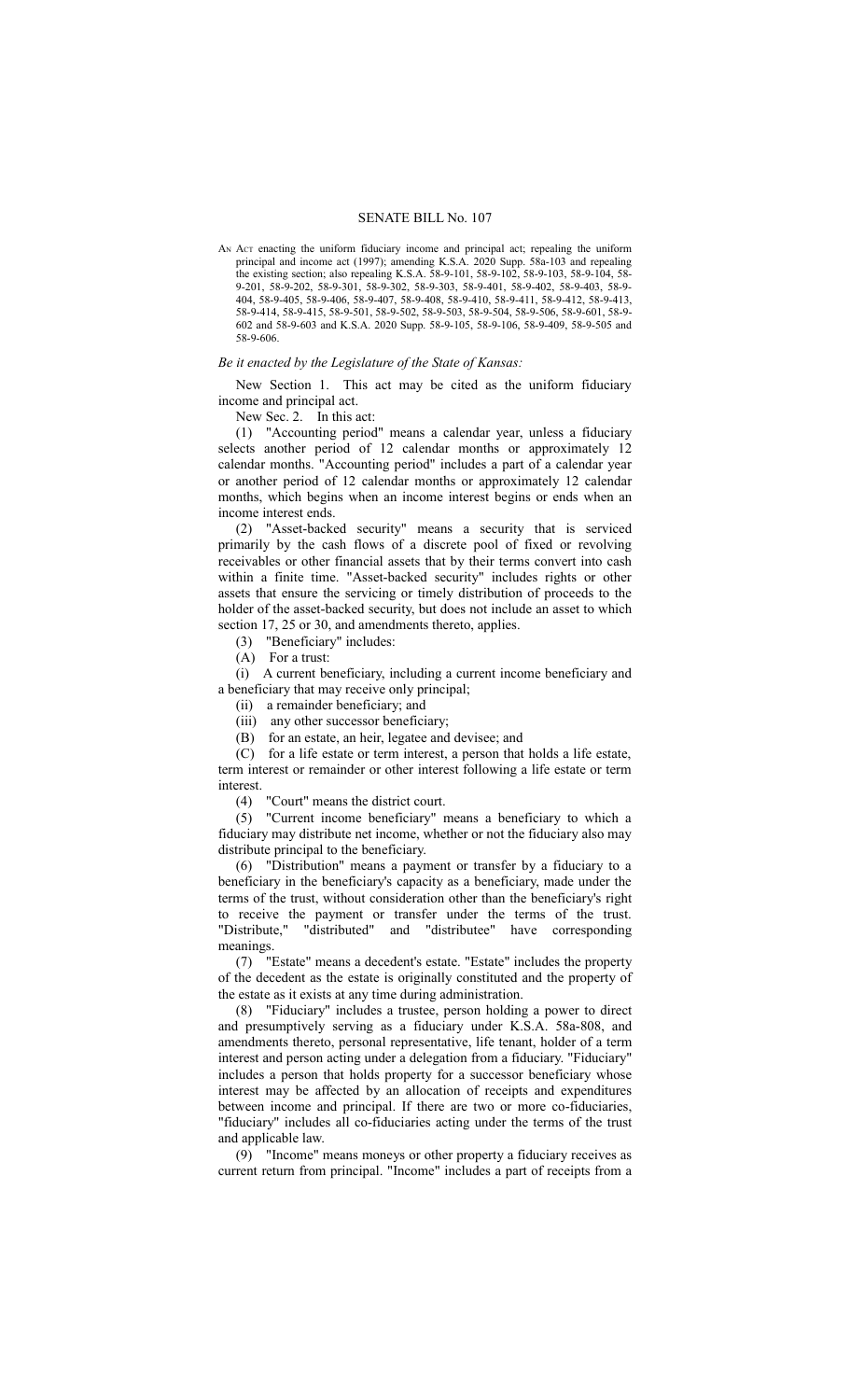sale, exchange or liquidation of a principal asset, to the extent provided in sections 17 through 32, and amendments thereto.

(10) "Income interest" means the right of a current income beneficiary to receive all or part of net income, whether the terms of the trust require the net income to be distributed or authorize the net income to be distributed in the fiduciary's discretion. "Income interest" includes the right of a current beneficiary to use property held by a fiduciary.

(11) "Independent person" means a person that is not:

(A) For a trust:

(i) A qualified beneficiary determined under K.S.A. 58a-103(12), and amendments thereto;

(ii) a settlor of the trust; or

(iii) an individual whose legal obligation to support a beneficiary may be satisfied by a distribution from the trust;

(B) for an estate, a beneficiary;

(C) a spouse, parent, brother, sister or issue of an individual described in paragraph (A) or (B);

(D) a corporation, partnership, limited liability company or other entity in which persons described in paragraphs (A) through (C), in the aggregate, have voting control; or

(E) an employee of a person described in paragraph (A), (B), (C) or  $(D)$ .

(12) "Mandatory income interest" means the right of a current income beneficiary to receive net income that the terms of the trust require the fiduciary to distribute.

(13) "Net income" means the total allocations during an accounting period to income under the terms of a trust and this act minus the disbursements during the period, other than distributions, allocated to income under the terms of the trust and this act. To the extent the trust is a unitrust under sections 8 through 16, and amendments thereto, "net income" means the unitrust amount determined under sections 8 through 16, and amendments thereto. "Net income" includes an adjustment from principal to income under section 7, and amendments thereto, but does not include an adjustment from income to principal under section 7, and amendments thereto.

(14) "Person" means an individual, estate, trust, business or nonprofit entity, public corporation, government or governmental subdivision, agency or instrumentality thereof or other legal entity.

(15) "Personal representative" means an executor, administrator, successor personal representative, special administrator or person that performs substantially the same function with respect to an estate under the law governing the person's status.

(16) "Principal" means property held in trust for distribution to, production of income for or use by a current or successor beneficiary.

(17) "Record" means information that is inscribed on a tangible medium or that is stored in an electronic or other medium and is retrievable in perceivable form.

(18) "Settlor" means a person, including a testator, that creates or contributes property to a trust. If more than one person creates or contributes property to a trust, "settlor" includes each person, to the extent of the trust property attributable to that person's contribution, except to the extent another person has the power to revoke or withdraw that portion.

(19) "Special tax benefit" means:

(A) Exclusion of a transfer to a trust from gifts described in section 2503(b) of the internal revenue code of 1986, 26 U.S.C. § 2503(b), because of the qualification of an income interest in the trust as a present interest in property;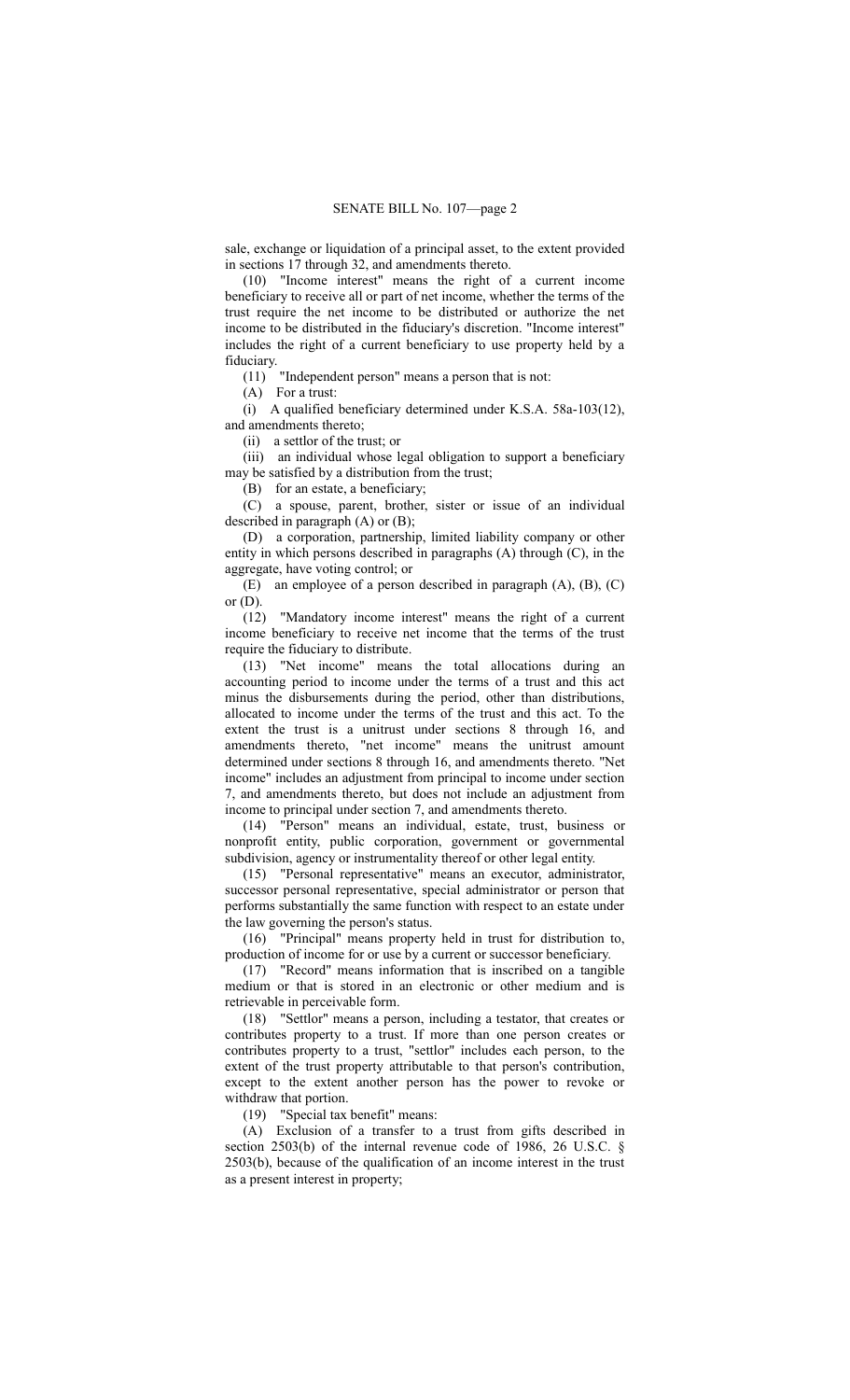(B) status as a qualified subchapter S trust described in section 1361(d)(3) of the internal revenue code of 1986, 26 U.S.C. § 1361(d) (3), at a time the trust holds stock of an S corporation described in section 1361(a)(1) of the internal revenue code of 1986, 26 U.S.C.  $\S$ 1361(a)(1);

(C) an estate or gift tax marital deduction for a transfer to a trust under section 2056 or 2523 of the internal revenue code of 1986, 26 U.S.C. § 2056 or 2523, that depends or depended in whole or in part on the right of the settlor's spouse to receive the net income of the trust;

(D) exemption in whole or in part of a trust from the federal generation-skipping transfer tax imposed by section 2601 of the internal revenue code of 1986, 26 U.S.C. § 2601, because the trust was irrevocable on September 25, 1985, if there is any possibility that:

(i) A taxable distribution, as defined in section 2612(b) of the internal revenue code of 1986, 26 U.S.C. § 2612(b), could be made from the trust; or

(ii) a taxable termination, as defined in section 2612(a) of the internal revenue code of 1986, 26 U.S.C. § 2612(a), could occur with respect to the trust; or

(E) an inclusion ratio, as defined in section 2642(a) of the internal revenue code of 1986, 26 U.S.C. § 2642(a), of the trust that is less than one, if there is any possibility that:

(i) A taxable distribution, as defined in section 2612(b) of the internal revenue code of 1986, 26 U.S.C. § 2612(b), could be made from the trust; or

(ii) a taxable termination, as defined in section 2612(a) of the internal revenue code of 1986, 26 U.S.C. § 2612(a), could occur with respect to the trust.

(20) "Successive interest" means the interest of a successor beneficiary.

(21) "Successor beneficiary" means a person entitled to receive income or principal or to use property when an income interest or other current interest ends.

(22) "Terms of a trust" means:

(A) Except as otherwise provided in paragraph (B), the manifestation of the settlor's intent regarding a trust's provisions as:

(i) Expressed in the trust instrument; or

(ii) established by other evidence that would be admissible in a judicial proceeding;

(B) the trust's provisions as established, determined or amended by:

(i) A trustee or person holding a power to direct under K.S.A. 58a-808, and amendments thereto, in accordance with applicable law;

(ii) court order; or

(iii) a nonjudicial settlement agreement under K.S.A. 58a-111, and amendments thereto;

(C) for an estate, a will; or

(D) for a life estate or term interest, the corresponding manifestation of the rights of the beneficiaries.

(23) "Trust":

(A) Includes:

(i) An express trust, private or charitable, with additions to the trust, wherever and however created; and

(ii) a trust created or determined by judgment or decree under which the trust is to be administered in the manner of an express trust; and

- (B) does not include:
- (i) A constructive trust;

(ii) a resulting trust, conservatorship, guardianship, multi-party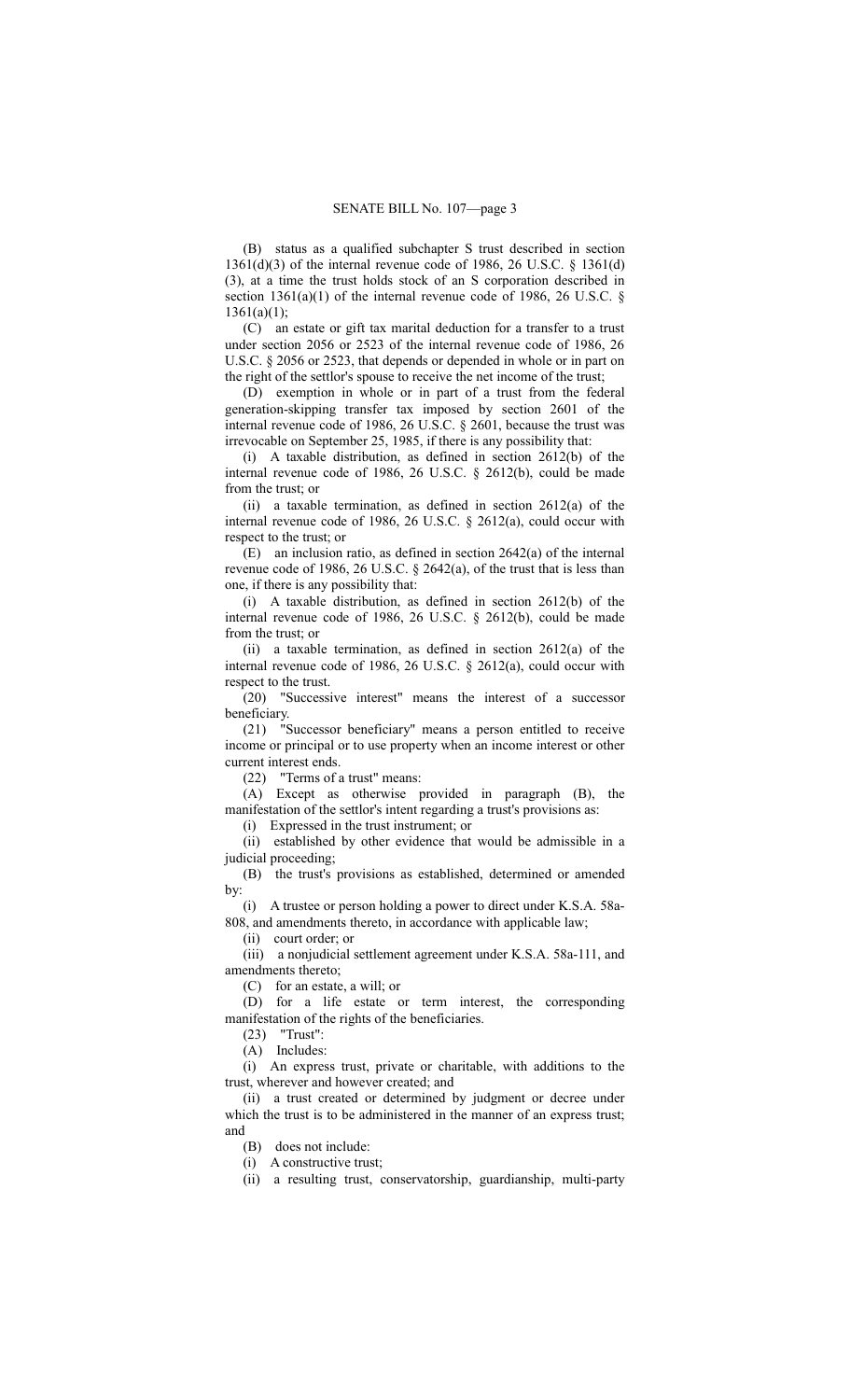account, custodial arrangement for a minor, business trust, voting trust, security arrangement, liquidation trust or trust for the primary purpose of paying debts, dividends, interest, salaries, wages, profits, pensions, retirement benefits or employee benefits of any kind; or

(iii) an arrangement under which a person is a nominee, escrowee or agent for another.

(24) "Trustee" means a person, other than a personal representative, that owns or holds property for the benefit of a beneficiary. "Trustee" includes an original, additional or successor trustee, whether or not appointed or confirmed by a court.

(25) "Will" means any testamentary instrument recognized by applicable law that makes a legally effective disposition of an individual's property, effective at the individual's death. "Will" includes a codicil or other amendment to a testamentary instrument.

New Sec. 3. Except as otherwise provided in the terms of a trust or this act, this act applies to:

(a) A trust or estate; and

(b) a life estate or other term interest in which the interest of one or more persons will be succeeded by the interest of one or more other persons.

New Sec. 4. Except as otherwise provided in the terms of a trust or this act, this act applies when the state of Kansas is the principal place of administration of a trust or estate or the situs of property that is not held in a trust or estate and is subject to a life estate or other term interest described in section 3, and amendments thereto. By accepting the trusteeship of a trust having its principal place of administration in this state or by moving the principal place of administration of a trust to this state, the trustee submits to the application of this act to any matter within the scope of this act involving the trust.

New Sec. 5. (a) In making an allocation or determination or exercising discretion under this act, a fiduciary shall:

(1) Act in good faith, based on what is fair and reasonable to all beneficiaries;

(2) administer a trust or estate impartially, except to the extent the terms of the trust manifest an intent that the fiduciary shall or may favor one or more beneficiaries;

(3) administer the trust or estate in accordance with the terms of the trust, even if there is a different provision in this act; and

(4) administer the trust or estate in accordance with this act, except to the extent the terms of the trust provide otherwise or authorize the fiduciary to determine otherwise.

(b) A fiduciary's allocation, determination or exercise of discretion under this act is presumed to be fair and reasonable to all beneficiaries. A fiduciary may exercise a discretionary power of administration given to the fiduciary by the terms of the trust, and an exercise of the power that produces a result different from a result required or permitted by this act does not create an inference that the fiduciary abused the fiduciary's discretion.

(c) A fiduciary shall:

(1) Add a receipt to principal, to the extent neither the terms of the trust nor this act allocates the receipt between income and principal; and

(2) charge a disbursement to principal, to the extent neither the terms of the trust nor this act allocates the disbursement between income and principal.

(d) A fiduciary may exercise the power to adjust under section 7, and amendments thereto, convert an income trust to a unitrust under section  $10(a)(1)$ , and amendments thereto, change the percentage or method used to calculate a unitrust amount under section  $10(a)(2)$ , and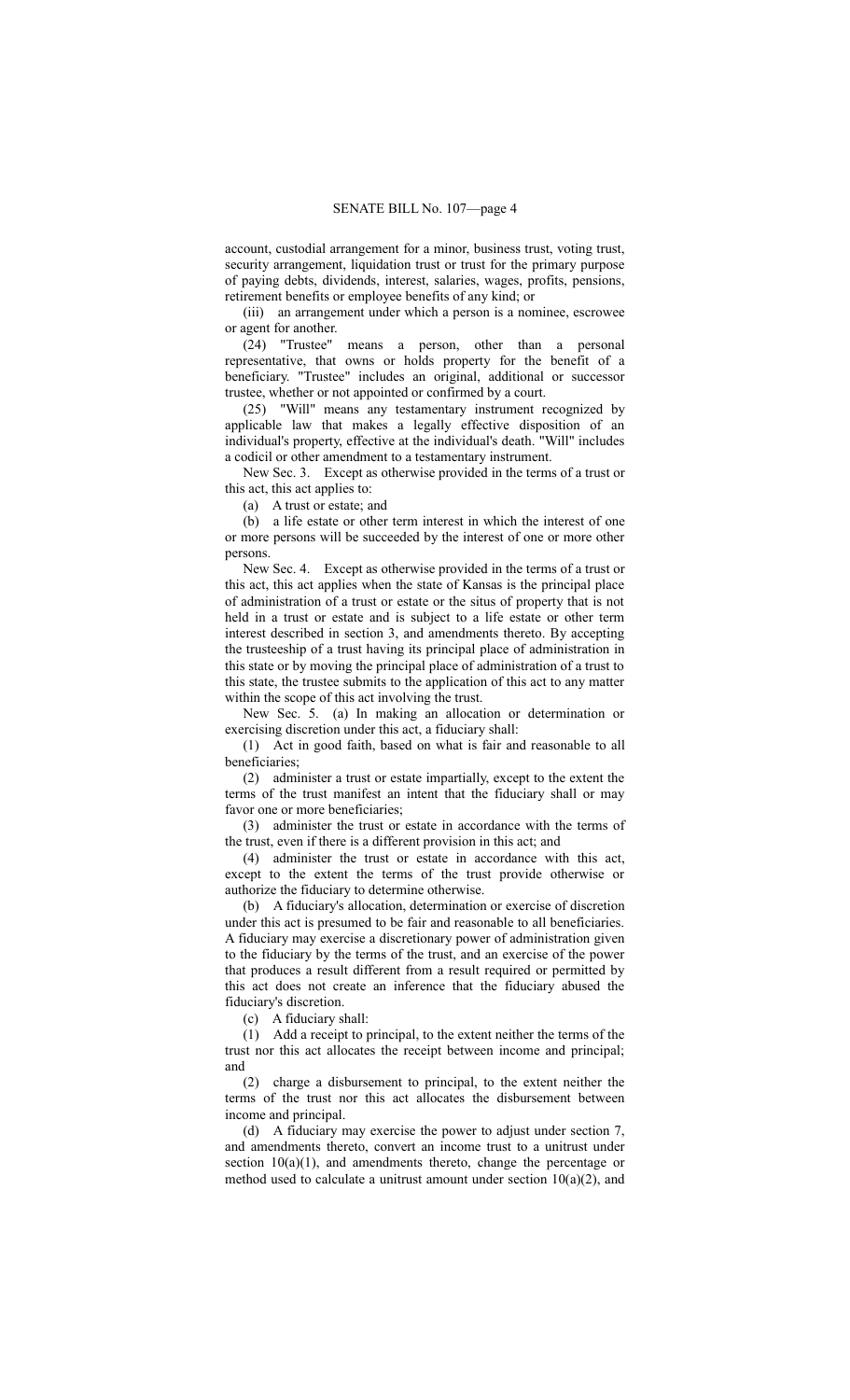amendments thereto, or convert a unitrust to an income trust under section  $10(a)(3)$ , and amendments thereto, if the fiduciary determines the exercise of the power will assist the fiduciary to administer the trust or estate impartially.

(e) Factors the fiduciary must consider in making the determination under subsection (d) include:

(1) The terms of the trust;

(2) the nature, distribution standards and expected duration of the trust;

(3) the effect of the allocation rules, including specific adjustments between income and principal, under sections 17 through 44, and amendments thereto;

(4) the desirability of liquidity and regularity of income;

(5) the desirability of the preservation and appreciation of principal;

(6) the extent to which an asset is used or may be used by a beneficiary;

(7) the increase or decrease in the value of principal assets, reasonably determined by the fiduciary;

(8) whether and to what extent the terms of the trust give the fiduciary power to accumulate income or invade principal or prohibit the fiduciary from accumulating income or invading principal;

(9) the extent to which the fiduciary has accumulated income or invaded principal in preceding accounting periods;

(10) the effect of current and reasonably expected economic conditions; and

(11) the reasonably expected tax consequences of the exercise of the power.

New Sec. 6. (a) In this section, "fiduciary decision" means:

(1) A fiduciary's allocation between income and principal or other determination regarding income and principal required or authorized by the terms of the trust or this act;

(2) the fiduciary's exercise or nonexercise of a discretionary power regarding income and principal granted by the terms of the trust or this act, including the power to adjust under section 7, and amendments thereto, convert an income trust to a unitrust under section  $10(a)(1)$ , and amendments thereto, change the percentage or method used to calculate a unitrust amount under section  $10(a)(2)$ , and amendments thereto, or convert a unitrust to an income trust under section  $10(a)(3)$ , and amendments thereto; or

(3) the fiduciary's implementation of a decision described in paragraph (1) or (2).

(b) The court may not order a fiduciary to change a fiduciary decision unless the court determines that the fiduciary decision was an abuse of the fiduciary's discretion.

(c) If the court determines that a fiduciary decision was an abuse of the fiduciary's discretion, the court may order a remedy authorized by law, including K.S.A. 58a-1001, and amendments thereto. To place the beneficiaries in the positions the beneficiaries would have occupied if there had not been an abuse of the fiduciary's discretion, the court may order:

(1) The fiduciary to exercise or refrain from exercising the power to adjust under section 7, and amendments thereto;

(2) the fiduciary to exercise or refrain from exercising the power to convert an income trust to a unitrust under section  $10(a)(1)$ , and amendments thereto, change the percentage or method used to calculate a unitrust amount under section  $10(a)(2)$ , and amendments thereto, or convert a unitrust to an income trust under section  $10(a)(3)$ , and amendments thereto;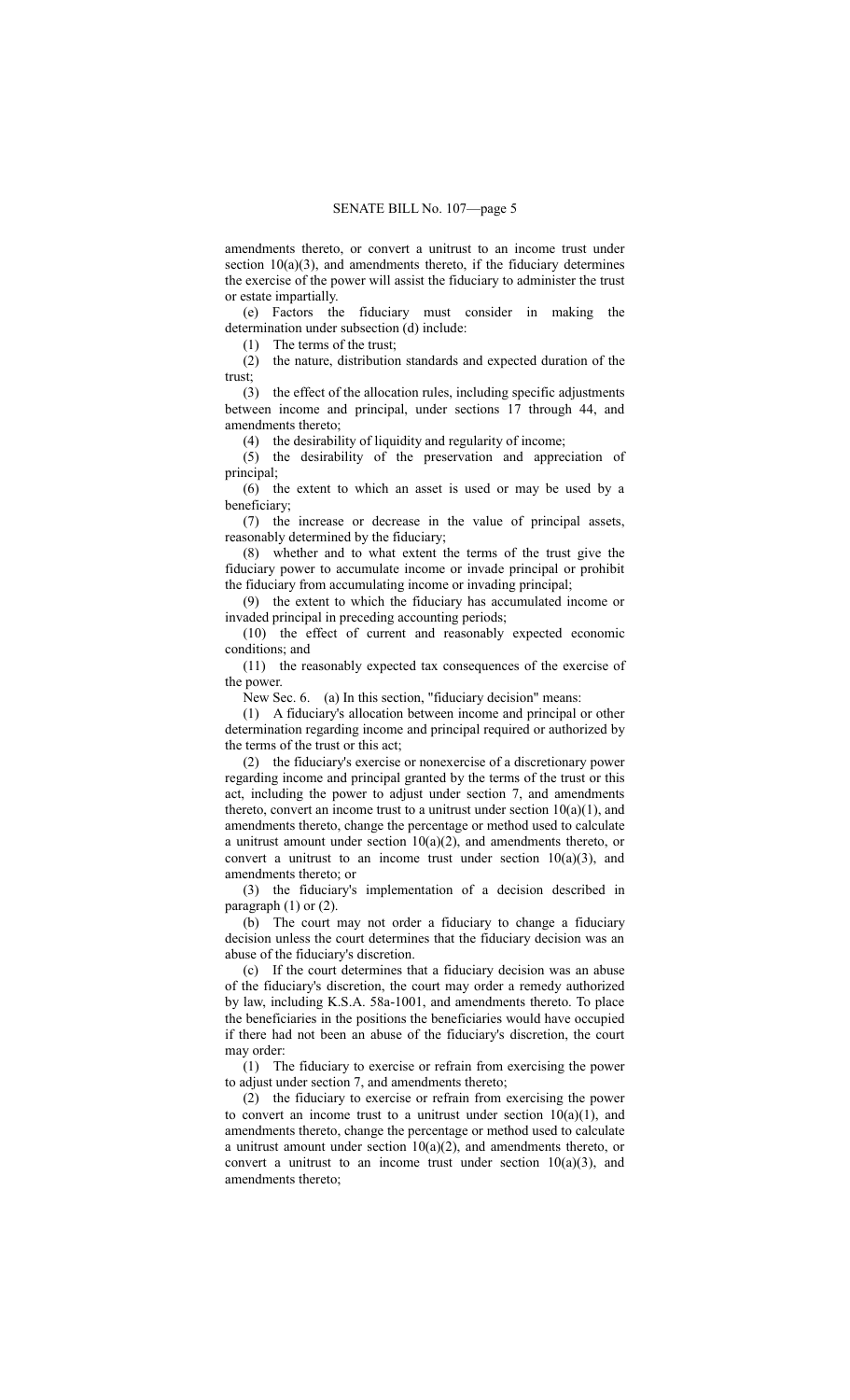(3) the fiduciary to distribute an amount to a beneficiary;

(4) a beneficiary to return some or all of a distribution; or

(5) the fiduciary to withhold an amount from one or more future distributions to a beneficiary.

(d) On petition by a fiduciary for instruction, the court may determine whether a proposed fiduciary decision will result in an abuse of the fiduciary's discretion. If the petition describes the proposed decision, contains sufficient information to inform the beneficiary of the reasons for making the proposed decision and the facts on which the fiduciary relies, and explains how the beneficiary will be affected by the proposed decision, a beneficiary that opposes the proposed decision has the burden to establish that it will result in an abuse of the fiduciary's discretion. If a fiduciary chooses not to seek court instruction about a proposed decision under this subsection, that choice shall not constitute evidence that the fiduciary's decision was an abuse of discretion.

New Sec. 7. (a) Except as otherwise provided in the terms of a trust or this section, a fiduciary, in a record, without court approval, may adjust between income and principal if the fiduciary determines the exercise of the power to adjust will assist the fiduciary to administer the trust or estate impartially.

(b) This section does not create a duty to exercise or consider the power to adjust under subsection (a) or to inform a beneficiary about the applicability of this section.

(c) A fiduciary that in good faith exercises or fails to exercise the power to adjust under subsection (a) is not liable to a person affected by the exercise or failure to exercise.

(d) In deciding whether and to what extent to exercise the power to adjust under subsection (a), a fiduciary shall consider all factors the fiduciary considers relevant, including relevant factors in section 5(e), and amendments thereto, and the application of sections 17(i), 24 and 29, and amendments thereto.

(e) A fiduciary may not exercise the power under subsection (a) to make an adjustment or under section 24, and amendments thereto, to make a determination that an allocation is insubstantial if:

(1) The adjustment or determination would reduce the amount payable to a current income beneficiary from a trust that qualifies for a special tax benefit, except to the extent the adjustment is made to provide for a reasonable apportionment of the total return of the trust between the current income beneficiary and successor beneficiaries;

(2) the adjustment or determination would change the amount payable to a beneficiary, as a fixed annuity or a fixed fraction of the value of the trust assets, under the terms of the trust;

(3) the adjustment or determination would reduce an amount that is permanently set aside for a charitable purpose under the terms of the trust, unless both income and principal are set aside for the charitable purpose;

(4) possessing or exercising the power would cause a person to be treated as the owner of all or part of the trust for federal income tax purposes;

(5) possessing or exercising the power would cause all or part of the value of the trust assets to be included in the gross estate of an individual for federal estate tax purposes;

(6) possessing or exercising the power would cause an individual to be treated as making a gift for federal gift tax purposes;

(7) the fiduciary is not an independent person;

(8) the trust is irrevocable and provides for income to be paid to the settlor and possessing or exercising the power would cause the adjusted principal or income to be considered an available resource or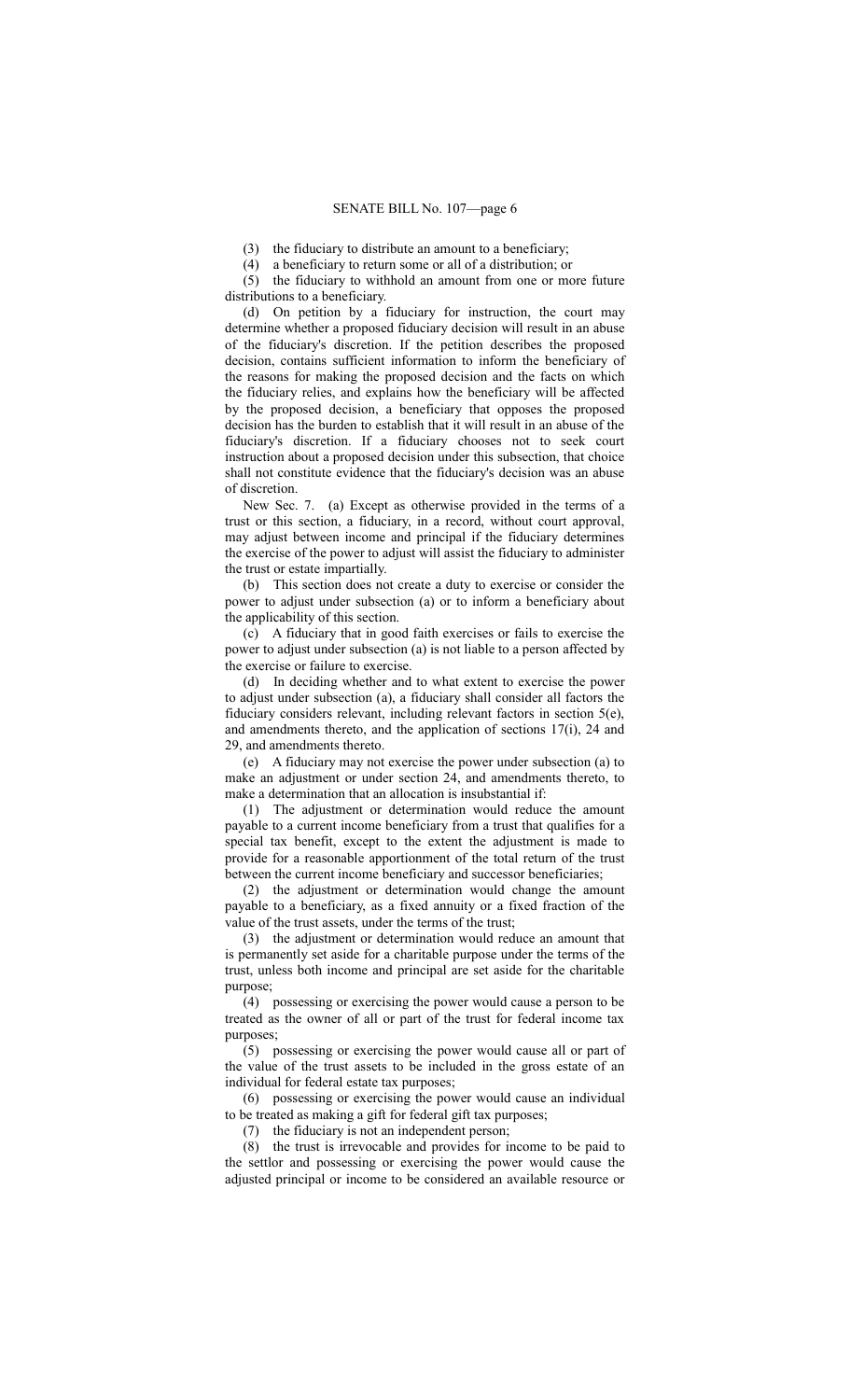available income under a public-benefit program; or

(9) the trust is a unitrust under sections 8 through 16, and amendments thereto.

(f) If subsection (e)(4), (5), (6) or (7) applies to a fiduciary:

(1) A co-fiduciary to which subsections (e)(4) through (7) do not apply may exercise the power to adjust, unless the exercise of the power by the remaining co-fiduciary or co-fiduciaries is not permitted by the terms of the trust or law other than this act; or

(2) if there is no co-fiduciary to which subsections  $(e)(4)$  through (7) do not apply, the fiduciary may appoint a co-fiduciary to which subsections  $(e)(4)$  through  $(7)$  do not apply, which may be a special fiduciary with limited powers, and the appointed co-fiduciary may exercise the power to adjust under subsection (a), unless the appointment of a co-fiduciary or the exercise of the power by a cofiduciary is not permitted by the terms of the trust or law other than this act.

(g) A fiduciary may release or delegate to a co-fiduciary the power to adjust under subsection (a) if the fiduciary determines that the fiduciary's possession or exercise of the power will or may:

(1) Cause a result described in subsection (e)(1) through (6) or (8); or

(2) deprive the trust of a tax benefit or impose a tax burden not described in subsection  $(e)(1)$  through  $(6)$ .

(h) A fiduciary's release or delegation to a co-fiduciary under subsection (g) of the power to adjust under subsection (a):

(1) Must be in a record;

(2) applies to the entire power, unless the release or delegation provides a limitation, which may be a limitation to the power to adjust:

(A) From income to principal;

(B) from principal to income;

(C) for specified property; or

(D) in specified circumstances;

(3) for a delegation, may be modified by a re-delegation under this subsection by the co-fiduciary to which the delegation is made; and

(4) subject to paragraph (3), is permanent, unless the release or delegation provides a specified period, including a period measured by the life of an individual or the lives of more than one individual.

(i) Terms of a trust which deny or limit the power to adjust between income and principal do not affect the application of this section, unless the terms of the trust expressly deny or limit the power to adjust under subsection (a).

(j) The exercise of the power to adjust under subsection (a) in any accounting period may apply to the current period, the immediately preceding period, and one or more subsequent periods.

(k) A description of the exercise of the power to adjust under subsection (a) must be:

(1) Included in a report, if any, sent to beneficiaries under K.S.A. 58a-813, and amendments thereto; or

(2) communicated at least annually to the qualified beneficiaries determined under K.S.A. 58a-103(12), and amendments thereto, other than the attorney general.

New Sec. 8. In sections 8 through 16, and amendments thereto:

(a) "Applicable value" means the amount of the net fair market value of a trust taken into account under section 14, and amendments thereto.

(b) "Express unitrust" means a trust for which, under the terms of the trust without regard to sections 8 through 16, and amendments thereto, income or net income must or may be calculated as a unitrust amount.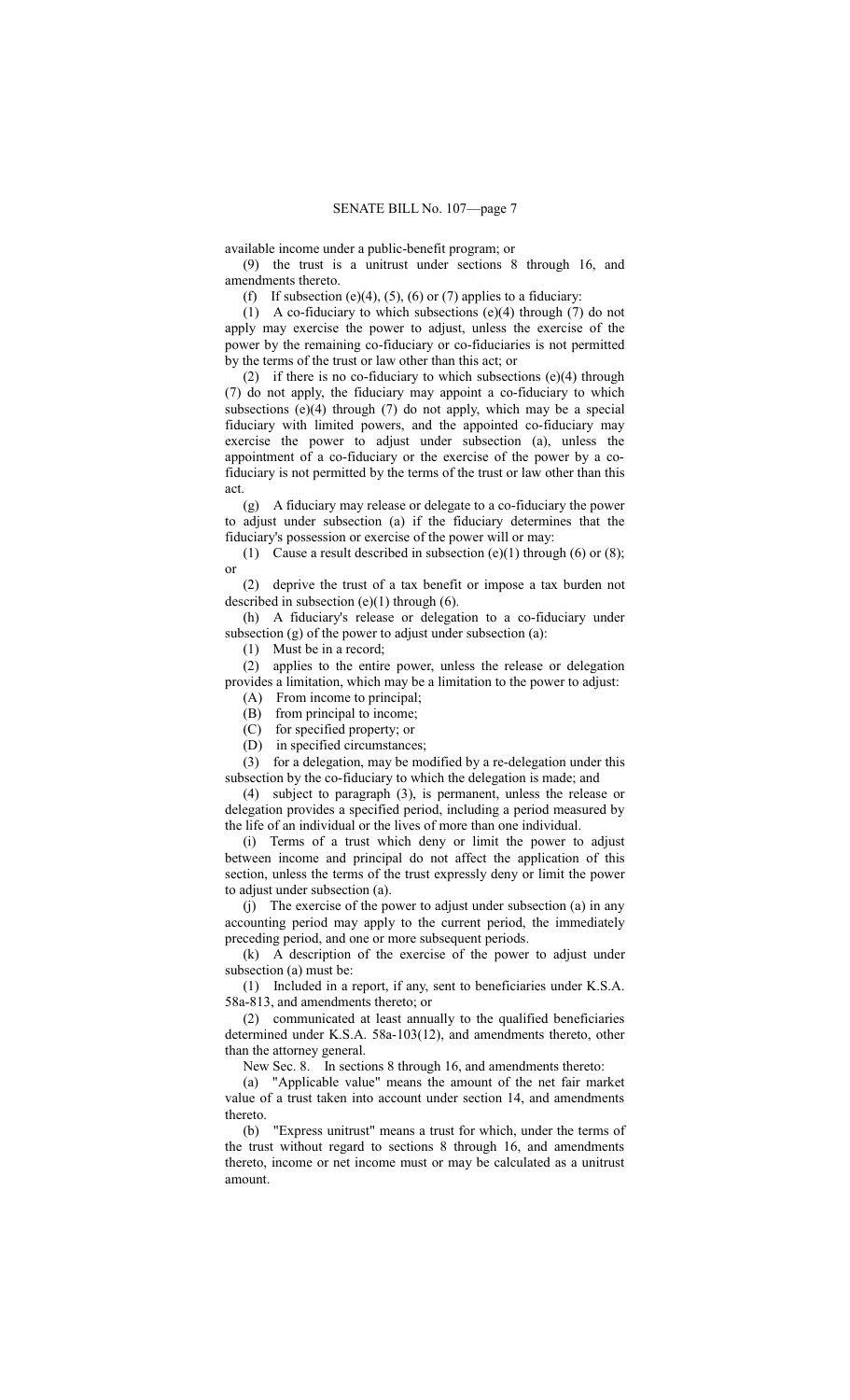(c) "Income trust" means a trust that is not a unitrust.

(d) "Net fair market value of a trust" means the fair market value of the assets of the trust, less the noncontingent liabilities of the trust.

(e) "Unitrust" means a trust for which net income is a unitrust amount. The term includes an express unitrust.

(f) "Unitrust amount" means an amount computed by multiplying a determined value of a trust by a determined percentage. For a unitrust administered under a unitrust policy, the term means the applicable value, multiplied by the unitrust rate.

(g) "Unitrust policy" means a policy described in sections 12 through 16, and amendments thereto, and adopted under section 10, and amendments thereto.

(h) "Unitrust rate" means the rate used to compute the unitrust amount under subsection (f) for a unitrust administered under a unitrust policy.

New Sec. 9. (a) Except as otherwise provided in subsection (b), sections 8 through 16, and amendments thereto, apply to:

(1) An income trust, unless the terms of the trust expressly prohibit use of sections 8 through 16, and amendments thereto, by a specific reference to sections 8 through 16, and amendments thereto, or an explicit expression of intent that net income not be calculated as a unitrust amount; and

(2) an express unitrust, except to the extent the terms of the trust explicitly:

(A) Prohibit use of sections 8 through 16, and amendments thereto, by a specific reference to sections 8 through 16, and amendments thereto;

(B) prohibit conversion to an income trust; or

(C) limit changes to the method of calculating the unitrust amount.

(b) Sections 8 through 16, and amendments thereto, do not apply to a trust described in section 170(f)(2)(B), 642(c)(5), 664(d), 2702(a)  $(3)(A)(ii)$  or (iii) or 2702(b) of the internal revenue code of 1986, 26 U.S.C. § 170(f)(2)(B), 642(c)(5), 664(d), 2702(a)(3)(A)(ii) or (iii) or 2702(b).

(c) An income trust to which sections 8 through 16, and amendments thereto, apply under subsection (a)(1) may be converted to a unitrust under sections 8 through 16, and amendments thereto, regardless of the terms of the trust concerning distributions. Conversion to a unitrust under sections 8 through 16, and amendments thereto, does not affect other terms of the trust concerning distributions of income or principal.

(d) Sections 8 through 16, and amendments thereto, apply to an estate only to the extent a trust is a beneficiary of the estate. To the extent of the trust's interest in the estate, the estate may be administered as a unitrust, the administration of the estate as a unitrust may be discontinued, or the percentage or method used to calculate the unitrust amount may be changed, in the same manner as for a trust under sections 8 through 16, and amendments thereto.

(e) Sections 8 through 16, and amendments thereto, do not create a duty to take or consider action under sections 8 through 16, and amendments thereto, or to inform a beneficiary about the applicability of sections 8 through 16, and amendments thereto.

(f) A fiduciary that in good faith takes or fails to take an action under sections 8 through 16, and amendments thereto, is not liable to a person affected by the action or inaction.

New Sec. 10. (a) A fiduciary, without court approval, by complying with subsections (b) and (f), may:

(1) Convert an income trust to a unitrust if the fiduciary adopts in a record a unitrust policy for the trust providing: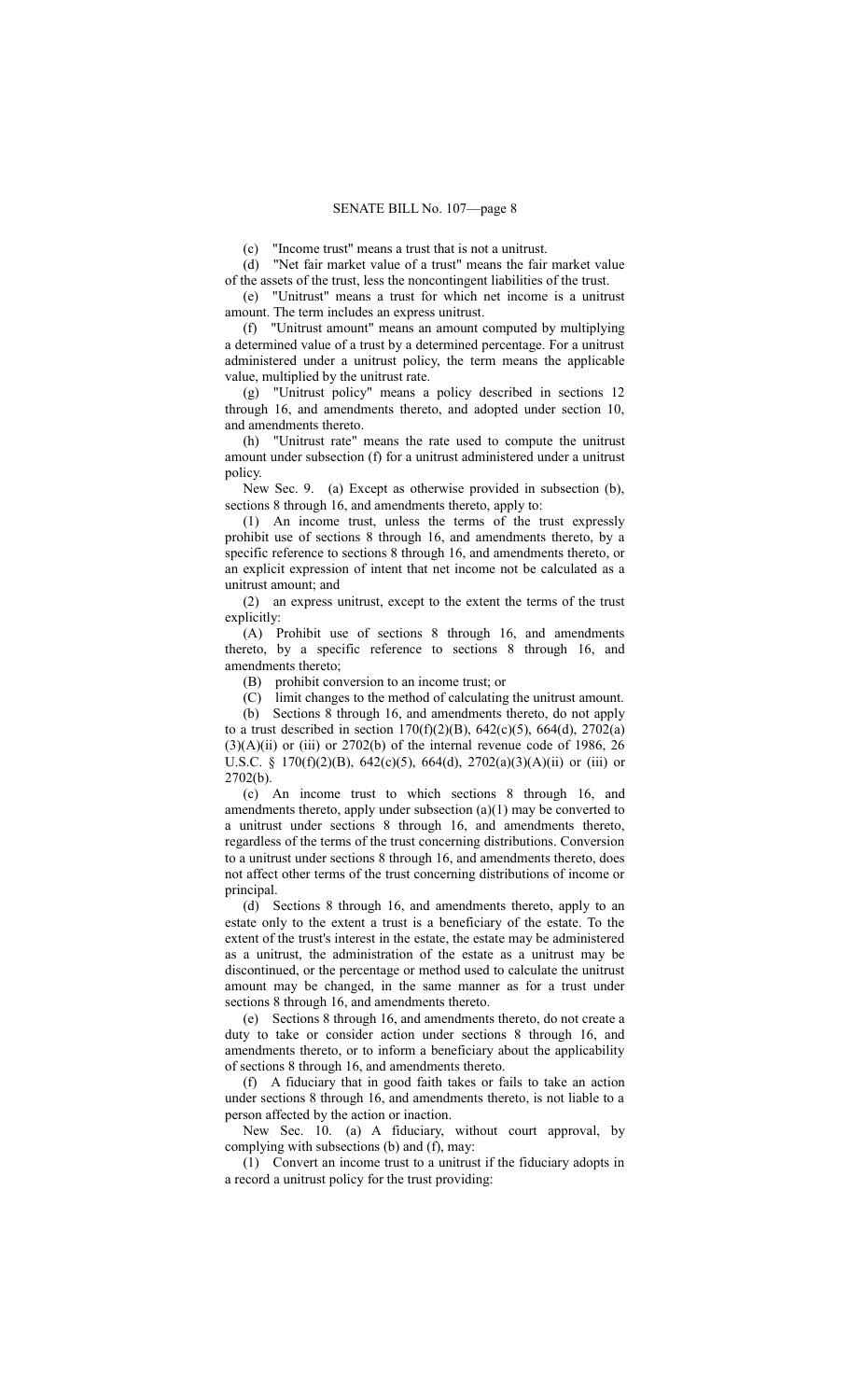(A) That in administering the trust the net income of the trust will be a unitrust amount rather than net income determined without regard to sections 8 through 16, and amendments thereto; and

(B) the percentage and method used to calculate the unitrust amount;

(2) change the percentage or method used to calculate a unitrust amount for a unitrust if the fiduciary adopts in a record a unitrust policy or an amendment or replacement of a unitrust policy providing changes in the percentage or method used to calculate the unitrust amount; or

(3) convert a unitrust to an income trust if the fiduciary adopts in a record a determination that, in administering the trust, the net income of the trust will be net income determined without regard to sections 8 through 16, and amendments thereto, rather than a unitrust amount.

(b) A fiduciary may take an action under subsection (a) if:

(1) The fiduciary determines that the action will assist the fiduciary to administer a trust impartially;

(2) the fiduciary sends a notice in a record, in the manner required by section 11, and amendments thereto, describing and proposing to take the action;

(3) the fiduciary sends a copy of the notice under paragraph (2) to each settlor of the trust which is:

(A) If an individual, living; or

(B) if not an individual, in existence;

(4) at least one member of each class of the qualified beneficiaries determined under K.S.A. 58a-103(12), and amendments thereto, other than the attorney general, receiving the notice under paragraph (2) is:

(A) If an individual, legally competent;

(B) if not an individual, in existence; or

(C) represented in the manner provided in section 11(b), and amendments thereto; and

(5) the fiduciary does not receive, by the date specified in the notice under section  $11(d)(5)$ , and amendments thereto, an objection in a record to the action proposed under paragraph (2) from a person to which the notice under paragraph  $(2)$  is sent.

(c) If a fiduciary receives, not later than the date stated in the notice under section  $11(d)(5)$ , and amendments thereto, an objection in a record described in section  $11(d)(4)$ , and amendments thereto, to a proposed action, the fiduciary or a beneficiary may request the court to have the proposed action taken as proposed, taken with modifications or prevented. A person described in section  $11(a)$ , and amendments thereto, may oppose the proposed action in the proceeding under this subsection, whether or not the person:

(1) Consented under section 11(c), and amendments thereto; or

(2) objected under section 11(d)(4), and amendments thereto.

(d) If, after sending a notice under subsection (b)(2), a fiduciary decides not to take the action proposed in the notice, the fiduciary shall notify in a record each person described in section 11(a), and amendments thereto, of the decision not to take the action and the reasons for the decision.

(e) If a beneficiary requests in a record that a fiduciary take an action described in subsection (a) and the fiduciary declines to act or does not act within 90 days after receiving the request, the beneficiary may request the court to direct the fiduciary to take the action requested.

(f) In deciding whether and how to take an action authorized by subsection (a), or whether and how to respond to a request by a beneficiary under subsection (e), a fiduciary shall consider all factors relevant to the trust and the beneficiaries, including relevant factors in section 5(e), and amendments thereto.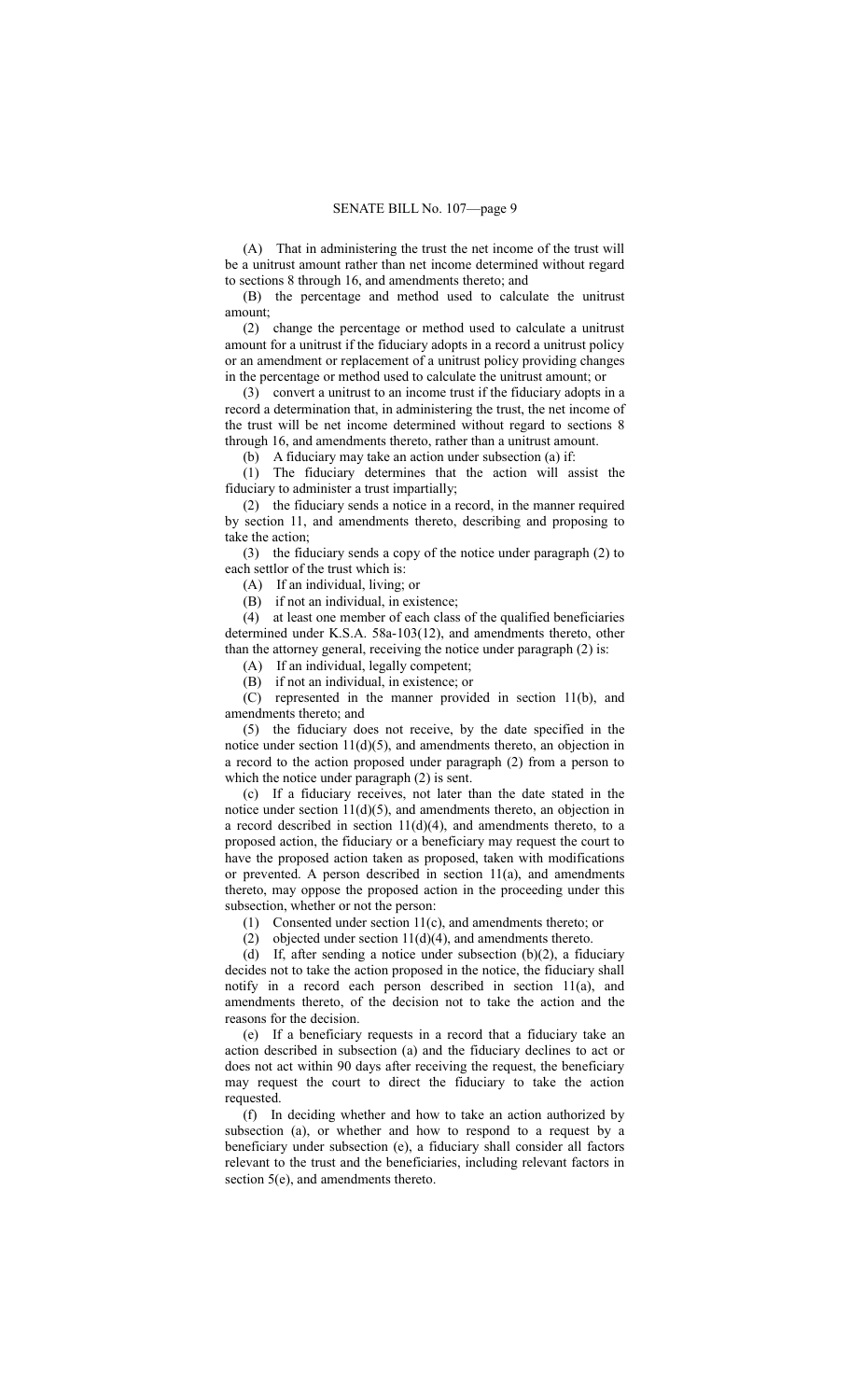(g) A fiduciary may release or delegate the power to convert an income trust to a unitrust under subsection  $(a)(1)$ , change the percentage or method used to calculate a unitrust amount under subsection  $(a)(2)$ , or convert a unitrust to an income trust under subsection (a)(3), for a reason described in section  $7(g)$ , and amendments thereto, and in the manner described in section 7(h), and amendments thereto.

New Sec. 11. (a) A notice required by section  $10(b)(2)$ , and amendments thereto, must be sent in a manner authorized under K.S.A. 58a-109, and amendments thereto, to:

(1) The qualified beneficiaries determined under K.S.A. 58a-103(12), and amendments thereto, other than the attorney general; and

(2) each person that is granted a power over the trust by the terms of the trust, to the extent the power is exercisable when the person is not then serving as a trustee:

(A) Including a:

(i) Power over the investment, management or distribution of trust property or other matters of trust administration; and

(ii) power to appoint or remove a trustee or person described in this paragraph; and

(B) excluding a:

(i) Power of appointment;

(ii) power of a beneficiary over the trust, to the extent the exercise or nonexercise of the power affects the beneficial interest of the beneficiary or another beneficiary represented by the beneficiary under K.S.A. 58a-301 through 58a-305, and amendments thereto, with respect to the exercise or nonexercise of the power; and

(iii) power over the trust if the terms of the trust provide that the power is held in a nonfiduciary capacity and the power must be held in a nonfiduciary capacity to achieve a tax objective under the internal revenue code of 1986.

(b) The representation provisions of K.S.A. 58a-301 through 58a-305, and amendments thereto, apply to notice under this section.

(c) A person may consent in a record at any time to action proposed under section 10(b)(2), and amendments thereto. A notice required by section 10(b)(2), and amendments thereto, need not be sent to a person that consents under this subsection.

(d) A notice required by section  $10(b)(2)$ , and amendments thereto, must include:

(1) The action proposed under section 10(b)(2) and amendments thereto;

(2) for a conversion of an income trust to a unitrust, a copy of the unitrust policy adopted under section  $10(a)(1)$ , and amendments thereto;

(3) for a change in the percentage or method used to calculate the unitrust amount, a copy of the unitrust policy or amendment or replacement of the unitrust policy adopted under section 10(a)(2), and amendments thereto;

(4) a statement that the person to which the notice is sent may object to the proposed action by stating in a record the basis for the objection and sending or delivering the record to the fiduciary;

(5) the date by which an objection under paragraph (4) must be received by the fiduciary, which must be at least 30 days after the date the notice is sent;

(6) the date on which the action is proposed to be taken and the date on which the action is proposed to take effect;

(7) the name and contact information of the fiduciary; and

(8) the name and contact information of a person that may be contacted for additional information.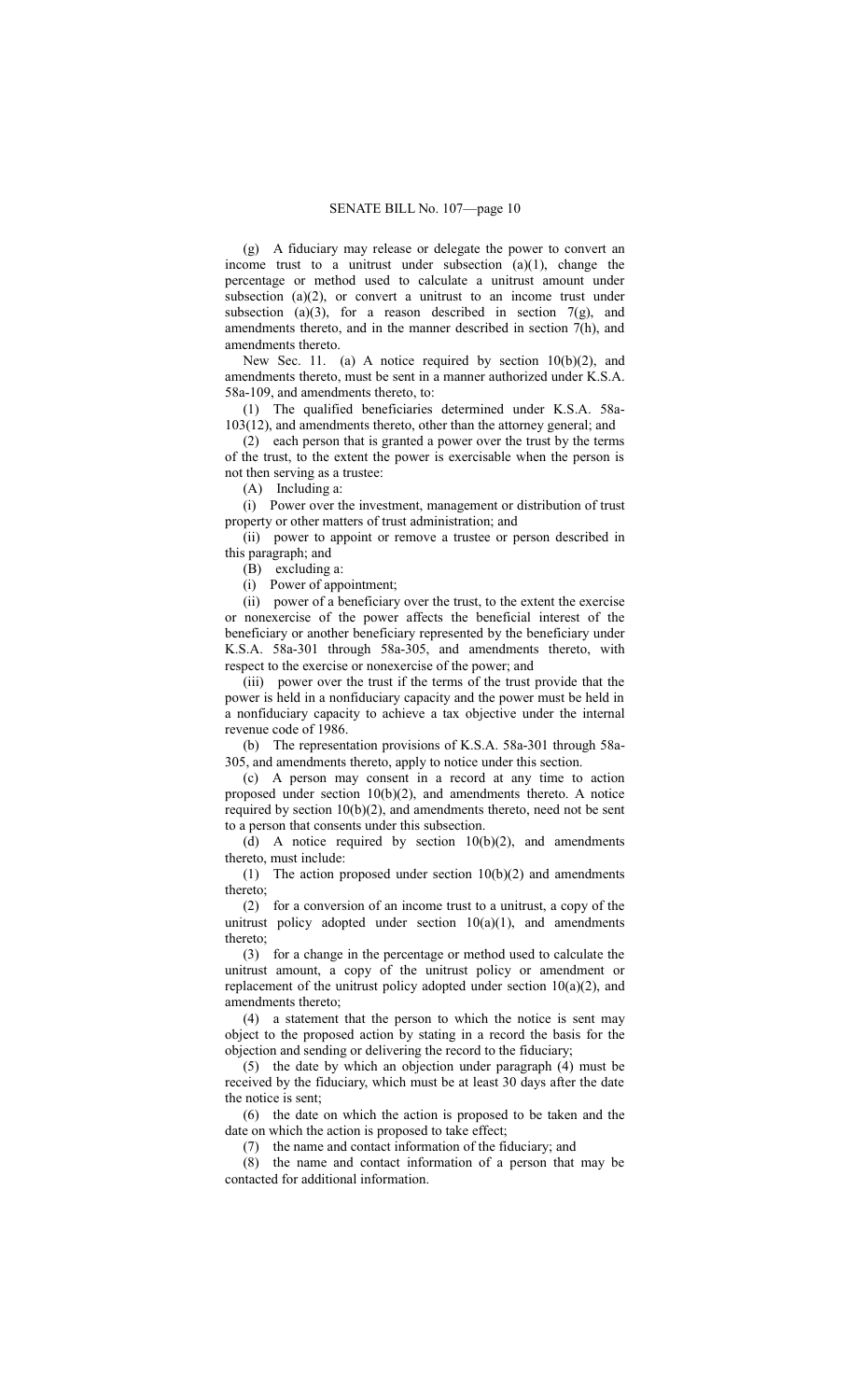New Sec. 12. (a) In administering a unitrust under sections 8 through 16, and amendments thereto, a fiduciary shall follow a unitrust policy adopted under section  $10(a)(1)$  or  $(2)$ , and amendments thereto, or amended or replaced under section  $10(a)(2)$ , and amendments thereto.

(b) A unitrust policy must provide:

(1) The unitrust rate or the method for determining the unitrust rate under section 13, and amendments thereto;

(2) the method for determining the applicable value under section 14, and amendments thereto; and

(3) the rules described in sections 13 through 16, and amendments thereto, that apply in the administration of the unitrust, whether the rules are:

(A) Mandatory, as provided in sections 14(a) and 15(a), and amendments thereto; or

(B) optional, as provided in sections 13, 14(b), 15(b) and 16(a), and amendments thereto, to the extent the fiduciary elects to adopt those rules.

New Sec. 13. (a) Except as otherwise provided in section 16(b)(1), and amendments thereto, a unitrust rate may be:

(1) A fixed unitrust rate; or

(2) a unitrust rate that is determined for each period using:

(A) A market index or other published data; or

(B) a mathematical blend of market indices or other published data over a stated number of preceding periods.

(b) Except as otherwise provided in section 16(b)(1), and amendments thereto, a unitrust policy may provide:

(1) A limit on how high the unitrust rate determined under subsection (a)(2) may rise;

(2) a limit on how low the unitrust rate determined under subsection (a)(2) may fall;

(3) a limit on how much the unitrust rate determined under subsection  $(a)(2)$  may increase over the unitrust rate for the preceding period or a mathematical blend of unitrust rates over a stated number of preceding periods;

(4) a limit on how much the unitrust rate determined under subsection  $(a)(2)$  may decrease below the unitrust rate for the preceding period or a mathematical blend of unitrust rates over a stated number of preceding periods; or

(5) a mathematical blend of any of the unitrust rates determined under subsection  $(a)(2)$  and paragraphs  $(1)$  through  $(4)$ .

New Sec. 14. (a) A unitrust policy must provide the method for determining the fair market value of an asset for the purpose of determining the unitrust amount, including:

(1) The frequency of valuing the asset, which need not require a valuation in every period; and

(2) the date for valuing the asset in each period in which the asset is valued.

(b) Except as otherwise provided in section 16(b)(2), and amendments thereto, a unitrust policy may provide methods for determining the amount of the net fair market value of the trust to take into account in determining the applicable value, including:

(1) Obtaining an appraisal of an asset for which fair market value is not readily available;

(2) exclusion of specific assets or groups or types of assets;

(3) other exceptions or modifications of the treatment of specific assets or groups or types of assets;

(4) identification and treatment of cash or property held for distribution;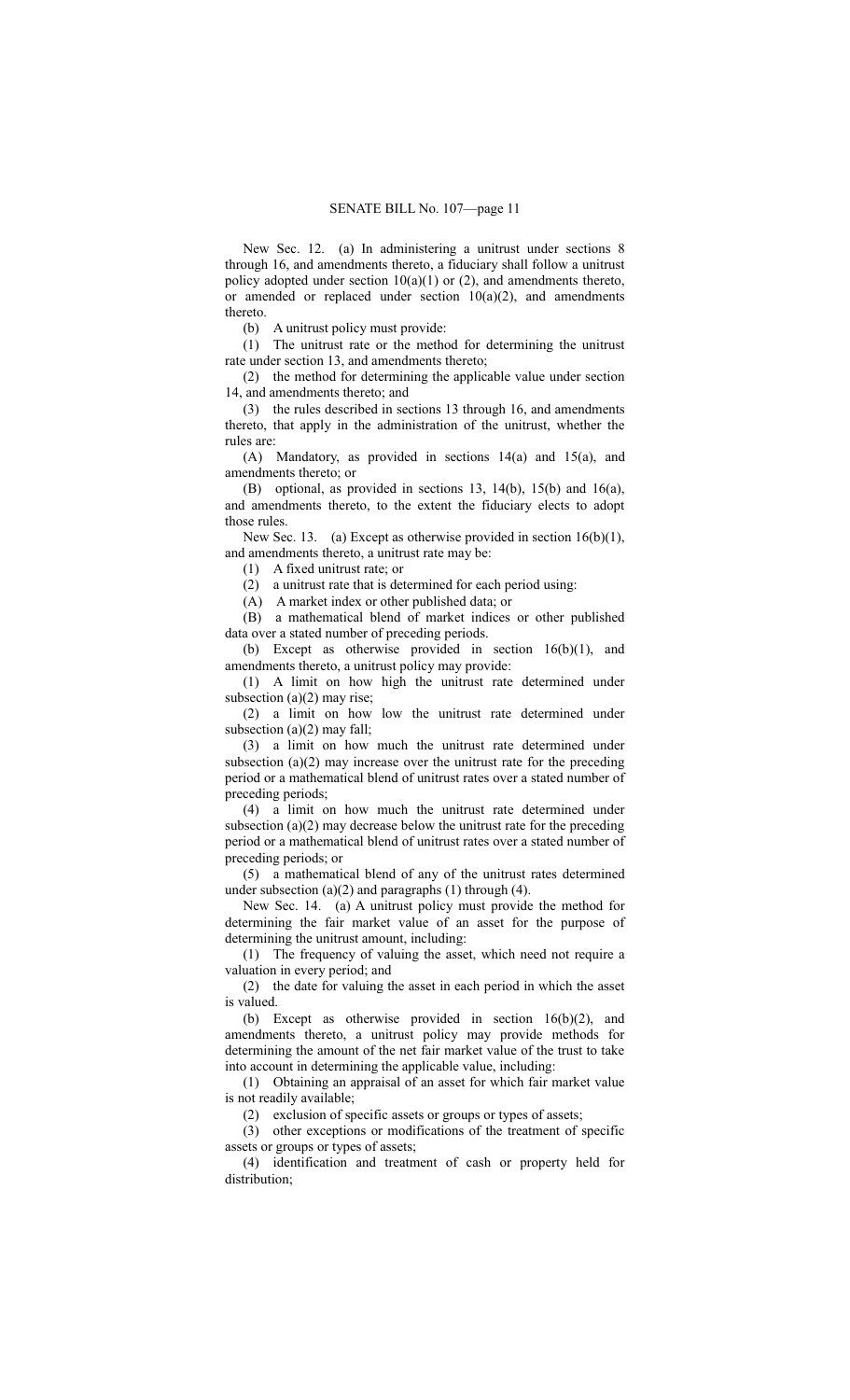(5) use of:

(A) An average of fair market values over a stated number of preceding periods; or

(B) another mathematical blend of fair market values over a stated number of preceding periods;

(6) a limit on how much the applicable value of all assets, groups of assets, or individual assets may increase over:

(A) The corresponding applicable value for the preceding period; or

(B) a mathematical blend of applicable values over a stated number of preceding periods;

(7) a limit on how much the applicable value of all assets, groups of assets, or individual assets may decrease below:

(A) The corresponding applicable value for the preceding period; or

(B) a mathematical blend of applicable values over a stated number of preceding periods;

(8) the treatment of accrued income and other features of an asset that affect value; and

(9) determining the liabilities of the trust, including treatment of liabilities to conform with the treatment of assets under paragraphs (1) through (8).

New Sec. 15. (a) A unitrust policy must provide the period used under sections 13 and 14, and amendments thereto. Except as otherwise provided in section 16(b)(3), and amendments thereto, the period may be:

(1) A calendar year;

(2) a 12-month period other than a calendar year;

(3) a calendar quarter;

(4) a three-month period other than a calendar quarter; or

(5) another period.

(b) Except as otherwise provided in section 16(b), and amendments thereto, a unitrust policy may provide standards for:

(1) Using fewer preceding periods under section  $13(a)(2)(B)$ , (b)  $(3)$  or  $(b)(4)$ , and amendments thereto, if:

(A) The trust was not in existence in a preceding period; or

(B) market indices or other published data are not available for a preceding period;

(2) using fewer preceding periods under section 14(b)(5)(A) or  $(B)$ ,  $(6)(B)$  or  $(7)(B)$ , and amendments thereto, if:

(A) The trust was not in existence in a preceding period; or

(B) fair market values are not available for a preceding period; and

(3) prorating the unitrust amount on a daily basis for a part of a period in which the trust or the administration of the trust as a unitrust or the interest of any beneficiary commences or terminates.

New Sec. 16. (a) A unitrust policy may:

(1) Provide methods and standards for:

(A) Determining the timing of distributions;

(B) making distributions in cash or in kind or partly in cash and partly in kind; or

(C) correcting an underpayment or overpayment to a beneficiary based on the unitrust amount if there is an error in calculating the unitrust amount;

(2) specify sources and the order of sources, including categories of income for federal income tax purposes, from which distributions of a unitrust amount are paid; or

(3) provide other standards and rules the fiduciary determines serve the interests of the beneficiaries.

(b) If a trust qualifies for a special tax benefit or a fiduciary is not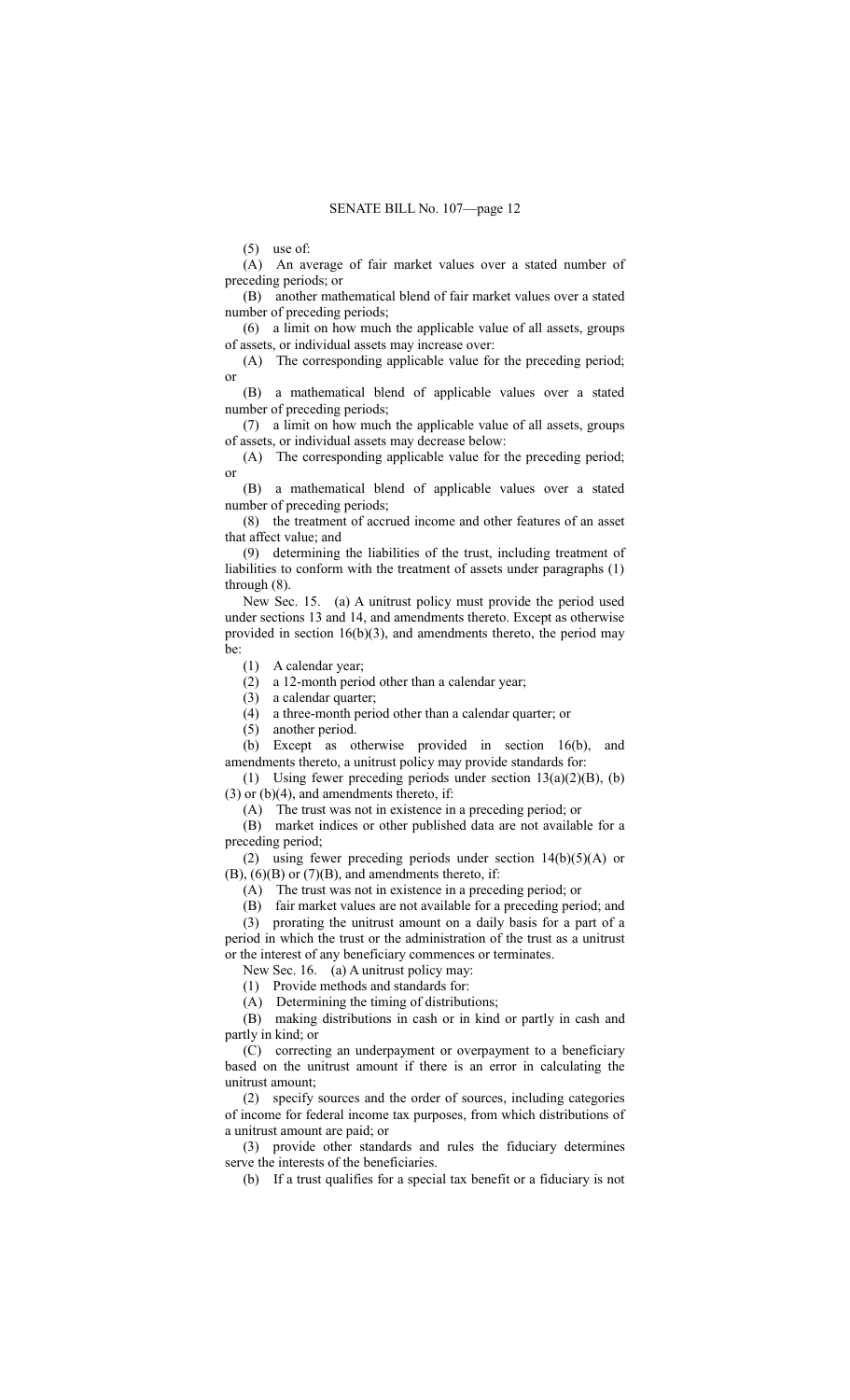an independent person:

(1) The unitrust rate established under section 13, and amendments thereto, may not be less than 3% or more than 5%;

(2) the only provisions of section 14 that apply are section 14(a) and  $(b)(1)$ ,  $(4)$ ,  $(5)(A)$  and  $(9)$ , and amendments thereto;

(3) the only period that may be used under section 15 is a calendar year under section 15(a)(1), and amendments thereto; and

(4) the only other provisions of section 15 that apply are section  $15(b)(2)(A)$  and (3), and amendments thereto.

New Sec. 17. (a) In this section:

(1) "Capital distribution" means an entity distribution of money which is a:

(A) Return of capital; or

(B) distribution in total or partial liquidation of the entity.

(2) "Entity":

(A) Means a corporation, partnership, limited liability company, regulated investment company, real estate investment trust, common trust fund or any other organization or arrangement in which a fiduciary owns or holds an interest, whether or not the entity is a taxpayer for federal income tax purposes; and

(B) does not include:

(i) A trust or estate to which section 18, and amendments thereto, applies;

(ii) a business or other activity to which section 19, and amendments thereto, applies which is not conducted by an entity described in subparagraph (A);

(iii) an asset-backed security; or

(iv) an instrument or arrangement to which section 32, and amendments thereto, applies.

(3) "Entity distribution" means a payment or transfer by an entity made to a person in the person's capacity as an owner or holder of an interest in the entity.

(b) In this section, an attribute or action of an entity includes an attribute or action of any other entity in which the entity owns or holds an interest, including an interest owned or held indirectly through another entity.

(c) Except as otherwise provided in subsections  $(d)(2)$  through  $(4)$ , a fiduciary shall allocate to income:

(1) Money received in an entity distribution; and

(2) tangible personal property of nominal value received from the entity.

(d) A fiduciary shall allocate to principal:

(1) Property received in an entity distribution which is not:

(A) Money; or

(B) tangible personal property of nominal value;

(2) money received in an entity distribution in an exchange for part or all of the fiduciary's interest in the entity, to the extent the entity distribution reduces the fiduciary's interest in the entity relative to the interests of other persons that own or hold interests in the entity;

(3) money received in an entity distribution that the fiduciary determines or estimates is a capital distribution; and

(4) money received in an entity distribution from an entity that is:

(A) A regulated investment company or real estate investment trust if the money received is a capital gain dividend for federal income tax purposes; or

(B) treated for federal income tax purposes comparably to the treatment described in subparagraph (A).

(e) A fiduciary may determine or estimate that money received in an entity distribution is a capital distribution: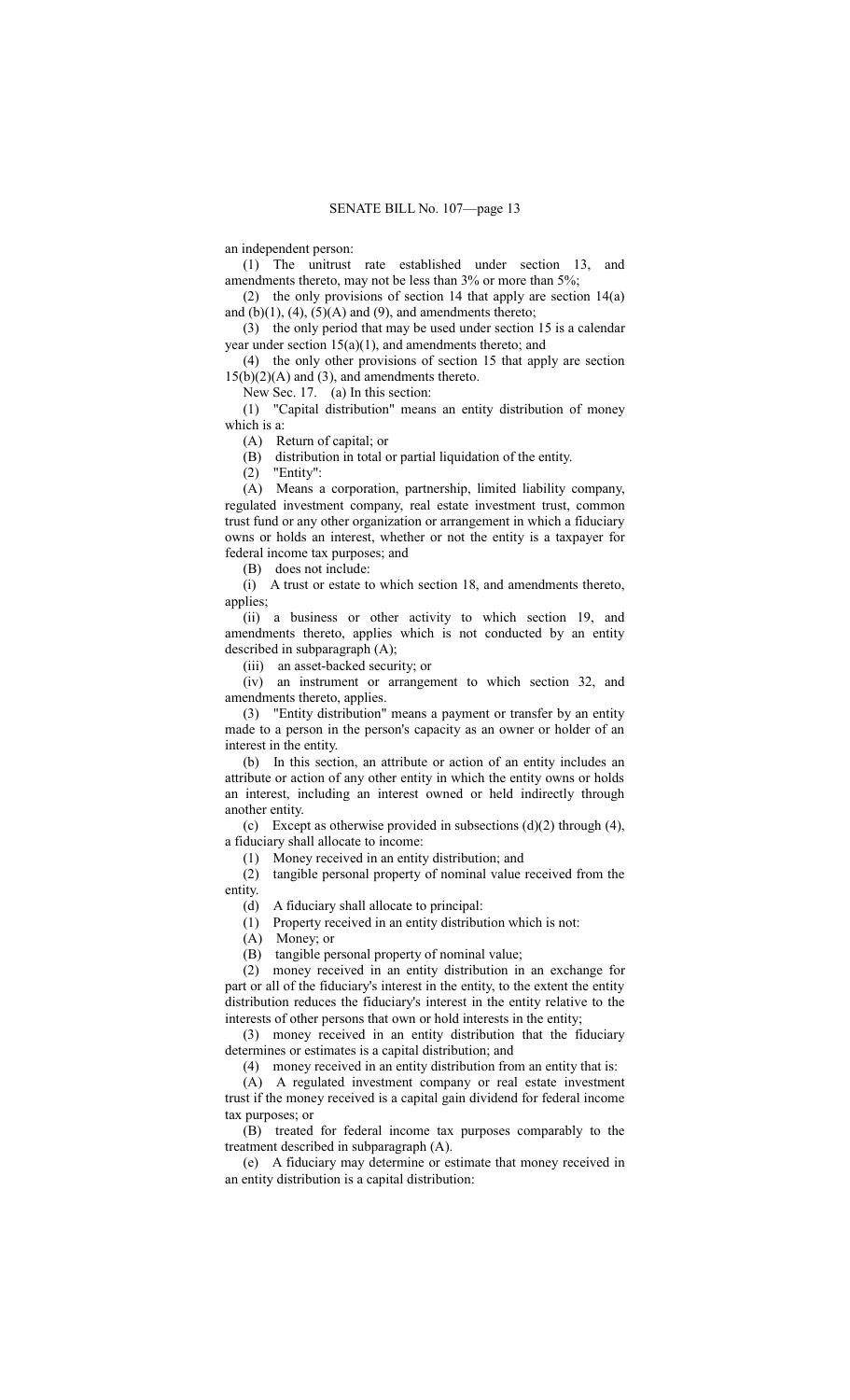(1) By relying without inquiry or investigation on a characterization of the entity distribution provided by or on behalf of the entity, unless the fiduciary:

(A) Determines, on the basis of information known to the fiduciary, that the characterization is or may be incorrect; or

(B) owns or holds more than 50% of the voting interest in the entity;

(2) by determining or estimating, on the basis of information known to the fiduciary or provided to the fiduciary by or on behalf of the entity, that the total amount of money and property received by the fiduciary in the entity distribution or a series of related entity distributions is or will be greater than 20% of the fair market value of the fiduciary's interest in the entity; or

(3) if neither paragraph (1) nor (2) applies, by considering the factors in subsection (f) and the information known to the fiduciary or provided to the fiduciary by or on behalf of the entity.

(f) In making a determination or estimate under subsection  $(e)(3)$ , a fiduciary may consider:

(1) A characterization of an entity distribution provided by or on behalf of the entity;

(2) the amount of money or property received in:

(A) The entity distribution; or

(B) what the fiduciary determines is or will be a series of related entity distributions;

(3) the amount described in paragraph (2) compared to the amount the fiduciary determines or estimates is, during the current or preceding accounting periods:

(A) The entity's operating income;

(B) the proceeds of the entity's sale or other disposition of:

(i) All or part of the business or other activity conducted by the entity;

(ii) one or more business assets that are not sold to customers in the ordinary course of the business or other activity conducted by the entity; or

(iii) one or more assets other than business assets, unless the entity's primary activity is to invest in assets to realize gain on the disposition of all or some of the assets;

(C) if the entity's primary activity is to invest in assets to realize gain on the disposition of all or some of the assets, the gain realized on the disposition;

(D) the entity's regular, periodic entity distributions;

(E) the amount of money the entity has accumulated;

(F) the amount of money the entity has borrowed;

(G) the amount of money the entity has received from the sources described in sections 23, 26, 27 and 28, and amendments thereto; and

(H) the amount of money the entity has received from a source not otherwise described in this paragraph; and

(4) any other factor the fiduciary determines is relevant.

(g) If, after applying subsections (c) through (f), a fiduciary determines that a part of an entity distribution is a capital distribution but is in doubt about the amount of the entity distribution which is a capital distribution, the fiduciary shall allocate to principal the amount of the entity distribution which is in doubt.

(h) If a fiduciary receives additional information about the application of this section to an entity distribution before the fiduciary has paid part of the entity distribution to a beneficiary, the fiduciary may consider the additional information before making the payment to the beneficiary and may change a decision to make the payment to the beneficiary.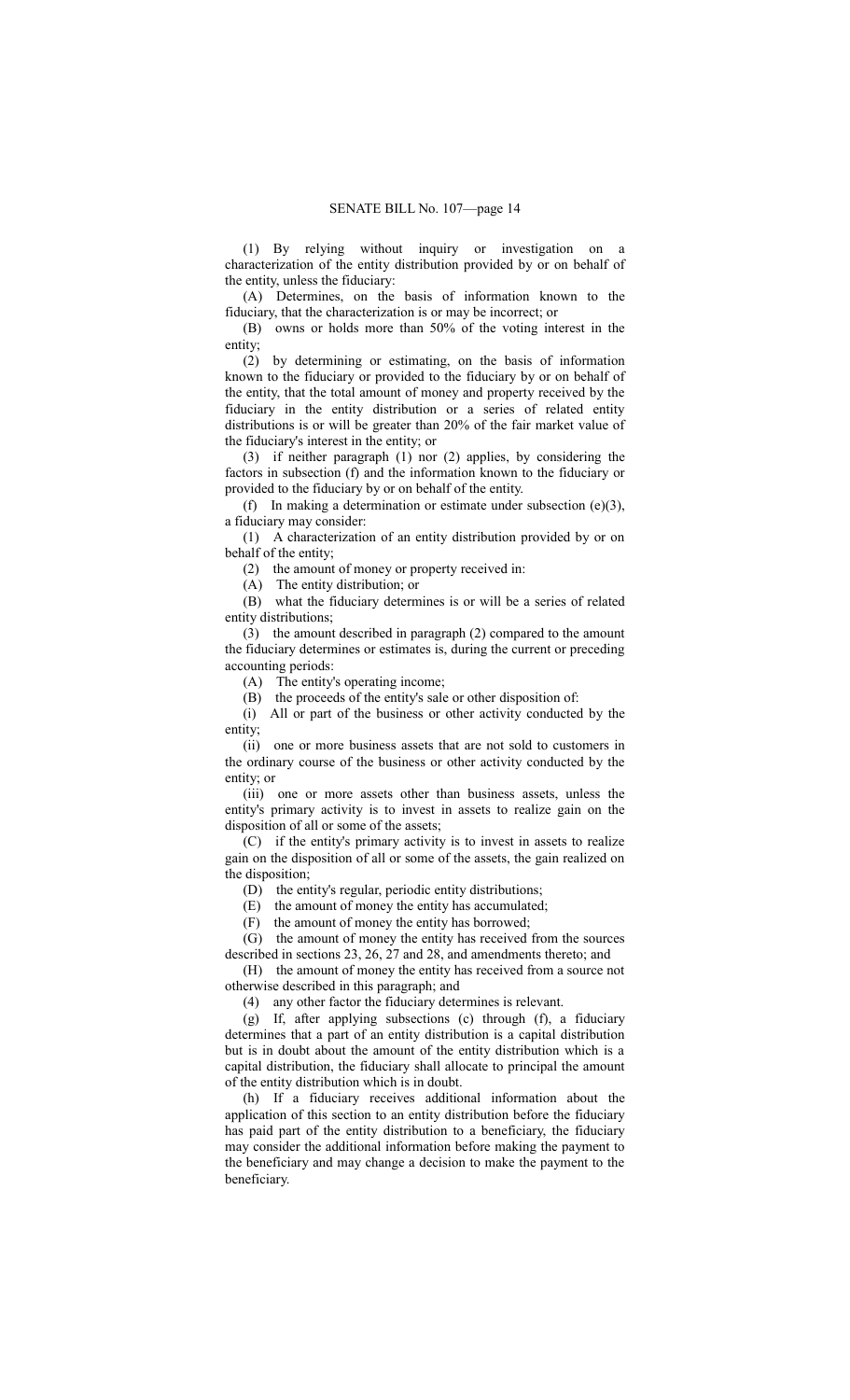(i) If a fiduciary receives additional information about the application of this section to an entity distribution after the fiduciary has paid part of the entity distribution to a beneficiary, the fiduciary is not required to change or recover the payment to the beneficiary but may consider that information in determining whether to exercise the power to adjust under section 7, and amendments thereto.

New Sec. 18. A fiduciary shall allocate to income an amount received as a distribution of income, including a unitrust distribution under sections 8 through 16, and amendments thereto, from a trust or estate in which the fiduciary has an interest, other than an interest the fiduciary purchased in a trust that is an investment entity, and shall allocate to principal an amount received as a distribution of principal from the trust or estate. If a fiduciary purchases, or receives from a settlor, an interest in a trust that is an investment entity, section 17, 31 or 32, and amendments thereto, applies to a receipt from the trust.

New Sec. 19. (a) This section applies to a business or other activity conducted by a fiduciary if the fiduciary determines that it is in the interests of the beneficiaries to account separately for the business or other activity instead of:

(1) Accounting for the business or other activity as part of the fiduciary's general accounting records; or

(2) conducting the business or other activity through an entity described in section 17(a)(2)(A), and amendments thereto.

(b) A fiduciary may account separately under this section for the transactions of a business or other activity, whether or not assets of the business or other activity are segregated from other assets held by the fiduciary.

(c) A fiduciary that accounts separately under this section for a business or other activity:

(1) May determine:

(A) The extent to which the net cash receipts of the business or other activity must be retained for:

(i) Working capital;

(ii) the acquisition or replacement of fixed assets; and

(iii) other reasonably foreseeable needs of the business or other activity; and

(B) the extent to which the remaining net cash receipts are accounted for as principal or income in the fiduciary's general accounting records for the trust;

(2) may make a determination under paragraph (1) separately and differently from the fiduciary's decisions concerning distributions of income or principal; and

(3) shall account for the net amount received from the sale of an asset of the business or other activity, other than a sale in the ordinary course of the business or other activity, as principal in the fiduciary's general accounting records for the trust, to the extent the fiduciary determines that the net amount received is no longer required in the conduct of the business or other activity.

(d) Activities for which a fiduciary may account separately under this section include:

(1) Retail, manufacturing, service and other traditional business activities;

(2) farming;

(3) raising and selling livestock and other animals;

(4) managing rental properties;

(5) extracting minerals, water and other natural resources;

(6) growing and cutting timber;

(7) an activity to which section 30, 31 or 32, and amendments thereto, applies; and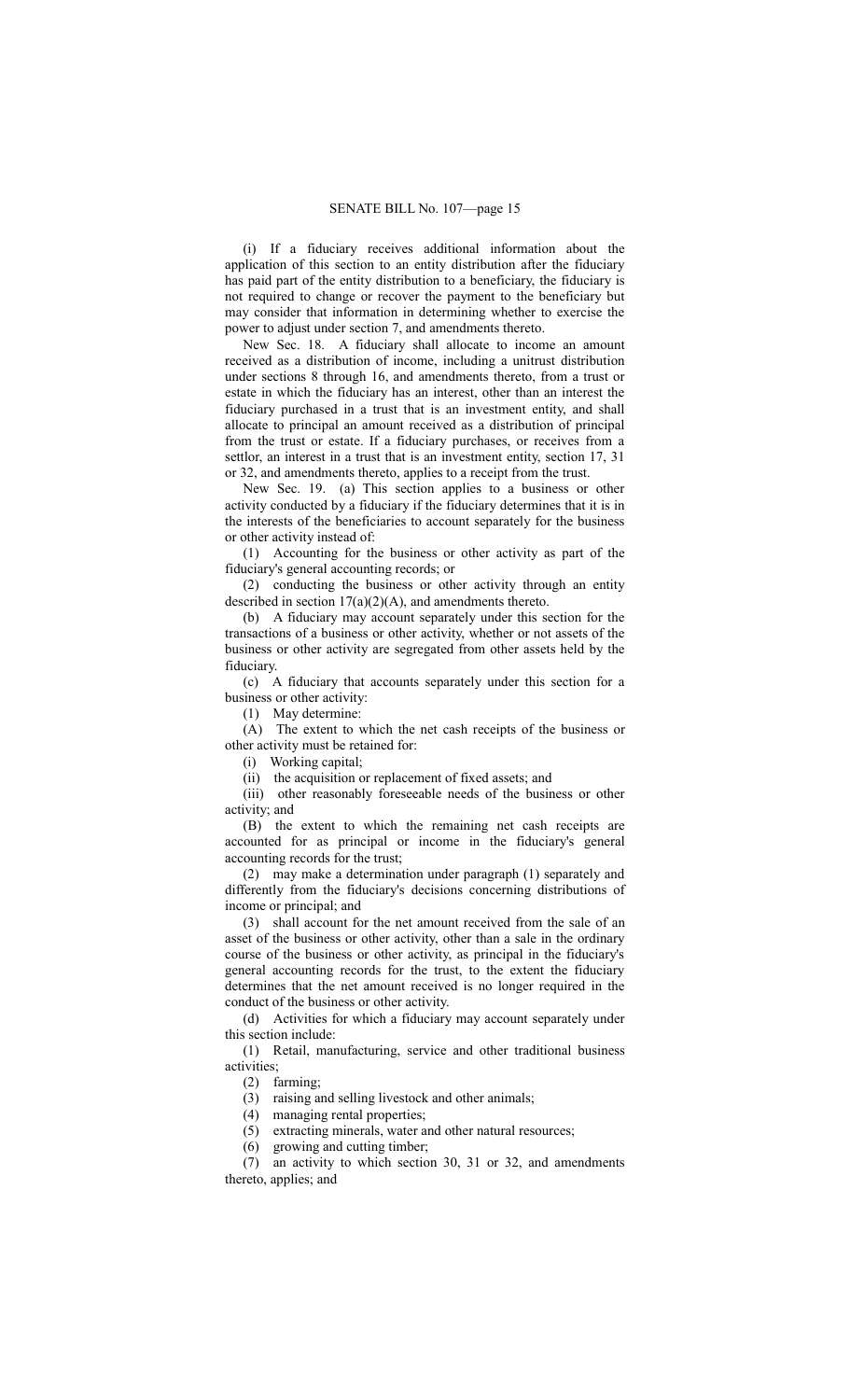(8) any other business conducted by the fiduciary.

New Sec. 20. A fiduciary shall allocate to principal:

(a) To the extent not allocated to income under this act, an asset received from:

(1) An individual during the individual's lifetime;

(2) an estate;

(3) a trust on termination of an income interest; or

(4) a payor under a contract naming the fiduciary as beneficiary;

(b) except as otherwise provided in sections 17 through 32, and amendments thereto, money or other property received from the sale, exchange, liquidation or change in form of a principal asset;

(c) an amount recovered from a third party to reimburse the fiduciary because of a disbursement described in section 34(a), and amendments thereto, or for another reason to the extent not based on loss of income;

(d) proceeds of property taken by eminent domain, except that proceeds awarded for loss of income in an accounting period are income if a current income beneficiary had a mandatory income interest during the period;

(e) net income received in an accounting period during which there is no beneficiary to which a fiduciary may or must distribute income; and

(f) other receipts as provided in sections 24 through 32, and amendments thereto.

New Sec. 21. To the extent a fiduciary does not account for the management of rental property as a business under section 19, and amendments thereto, the fiduciary shall allocate to income an amount received as rent of real or personal property, including an amount received for cancellation or renewal of a lease. An amount received as a refundable deposit, including a security deposit or a deposit that is to be applied as rent for future periods:

(a) Must be added to principal and held subject to the terms of the lease, except as otherwise provided by law other than this act; and

(b) is not allocated to income or available for distribution to a beneficiary until the fiduciary's contractual obligations have been satisfied with respect to that amount.

New Sec. 22. (a) This section does not apply to an obligation to which section 25, 26, 27, 28, 30, 31 or 32, and amendments thereto, applies.

(b) A fiduciary shall allocate to income, without provision for amortization of premium, an amount received as interest on an obligation to pay money to the fiduciary, including an amount received as consideration for prepaying principal.

(c) A fiduciary shall allocate to principal an amount received from the sale, redemption or other disposition of an obligation to pay money to the fiduciary. A fiduciary shall allocate to income the increment in value of a bond or other obligation for the payment of money bearing no stated interest but payable or redeemable, at maturity or another future time, in an amount that exceeds the amount in consideration of which it was issued.

New Sec. 23. (a) This section does not apply to a contract to which section 25, and amendments thereto, applies.

(b) Except as otherwise provided in subsection (c), a fiduciary shall allocate to principal the proceeds of a life insurance policy or other contract received by the fiduciary as beneficiary, including a contract that insures against damage to, destruction of or loss of title to an asset. The fiduciary shall allocate dividends on an insurance policy to income to the extent premiums on the policy are paid from income and to principal to the extent premiums on the policy are paid from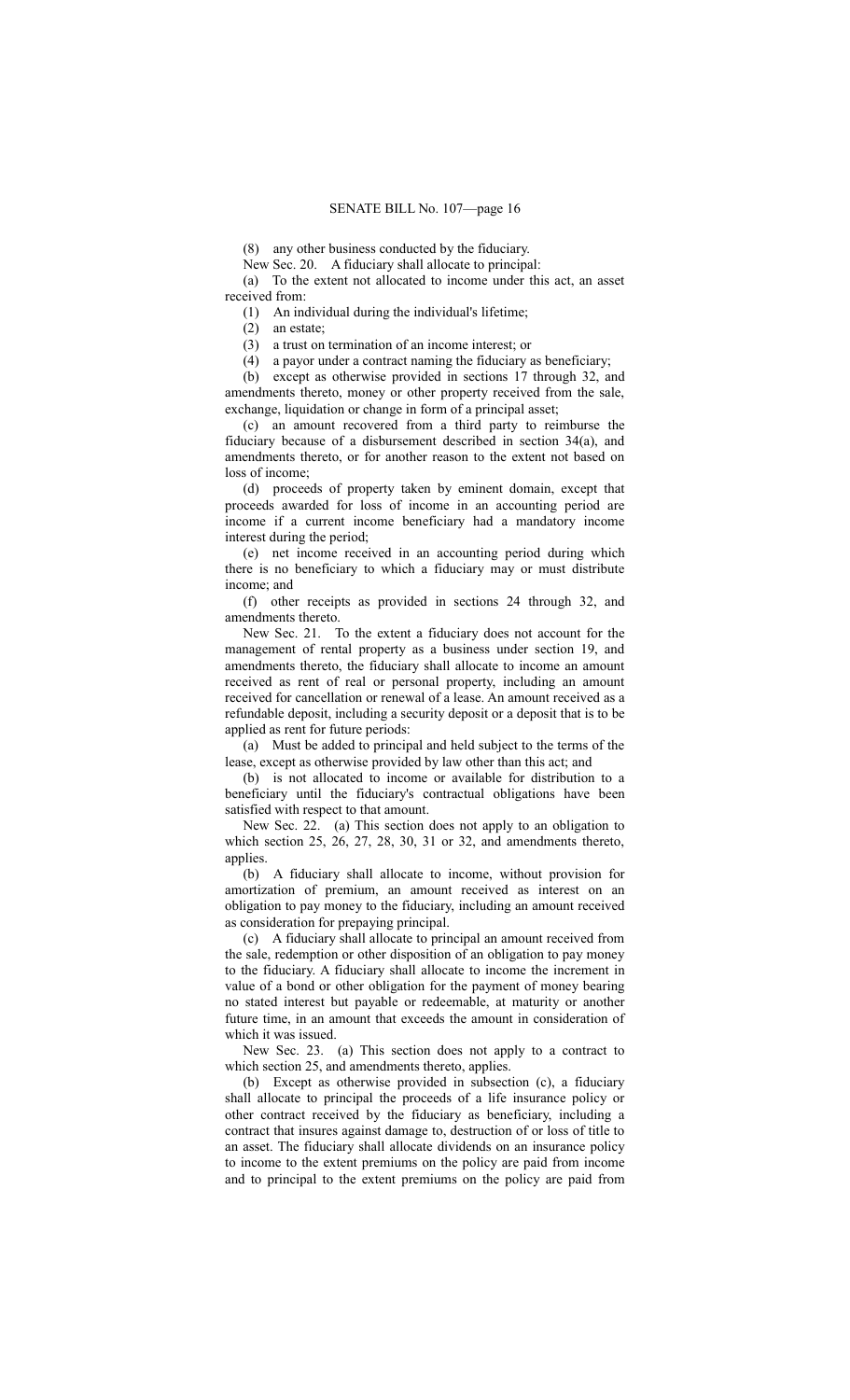principal.

(c) A fiduciary shall allocate to income proceeds of a contract that insures the fiduciary against loss of:

(1) Occupancy or other use by a current income beneficiary;

(2) income; or

(3) subject to section 19, and amendments thereto, profits from a business.

New Sec. 24. (a) If a fiduciary determines that an allocation between income and principal required by section 25, 26, 27, 28 or 31, and amendments thereto, is insubstantial, the fiduciary may allocate the entire amount to principal, unless section 7(e), and amendments thereto, applies to the allocation.

(b) A fiduciary may presume an allocation is insubstantial under subsection (a) if:

(1) The amount of the allocation would increase or decrease net income in an accounting period, as determined before the allocation, by less than 10%; and

(2) the asset producing the receipt to be allocated has a fair market value less than 10% of the total fair market value of the assets owned or held by the fiduciary at the beginning of the accounting period.

(c) The power to make a determination under subsection (a) may be:

(1) Exercised by a co-fiduciary in the manner described in section 7(f), and amendments thereto; or

(2) released or delegated for a reason described in section 7(g), and amendments thereto, and in the manner described in section 7(h), and amendments thereto.

New Sec. 25. (a) In this section:

(1) "Internal income of a separate fund" means the amount determined under subsection (b).

(2) "Marital trust" means a trust:

(A) Of which the settlor's surviving spouse is the only current income beneficiary and is entitled to a distribution of all the current net income of the trust; and

(B) that qualifies for a marital deduction with respect to the settlor's estate under section 2056 of the internal revenue code of 1986, 26 U.S.C. § 2056, because:

(i) An election to qualify for a marital deduction under section 2056(b)(7) of the internal revenue code of 1986, 26 U.S.C. § 2056(b) (7), has been made; or

(ii) the trust qualifies for a marital deduction under section 2056(b)(5) of the internal revenue code of 1986, 26 U.S.C. § 2056(b) (5).

(3) "Payment" means an amount a fiduciary may receive over a fixed number of years or during the life of one or more individuals because of services rendered or property transferred to the payor in exchange for future amounts the fiduciary may receive. The term includes an amount received in money or property from the payor's general assets or from a separate fund created by the payor.

(4) "Separate fund" includes a private or commercial annuity, an individual retirement account, and a pension, profit-sharing, stockbonus or stock-ownership plan.

(b) For each accounting period, the following rules apply to a separate fund:

(1) The fiduciary shall determine the internal income of the separate fund as if the separate fund were a trust subject to this act.

(2) If the fiduciary cannot determine the internal income of the separate fund under paragraph (1), the internal income of the separate fund is deemed to equal 4% of the value of the separate fund, according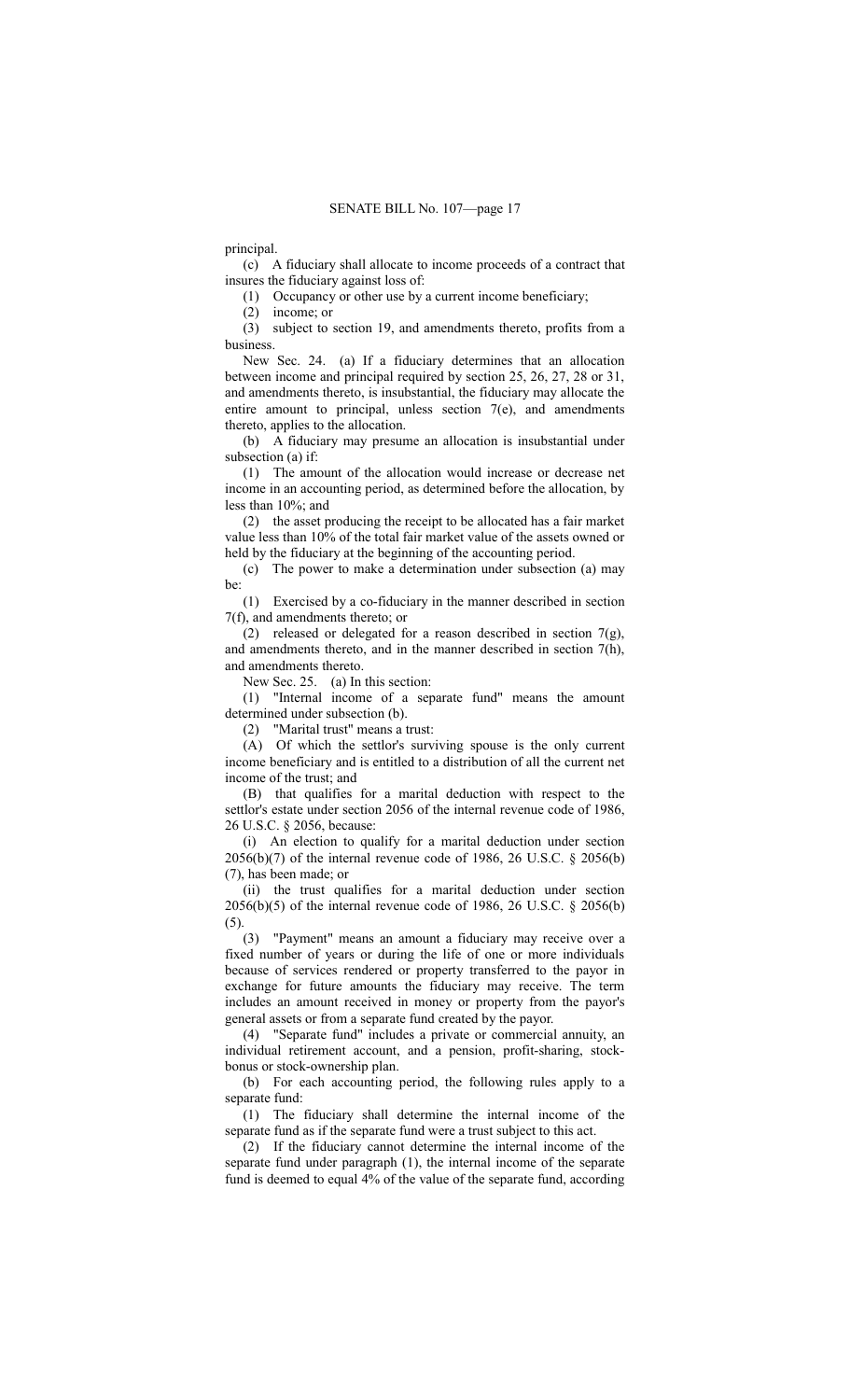to the most recent statement of value preceding the beginning of the accounting period.

(3) If the fiduciary cannot determine the value of the separate fund under paragraph (2), the value of the separate fund is deemed to equal the present value of the expected future payments, as determined under section 7520 of the internal revenue code of 1986, 26 U.S.C. § 7520, for the month preceding the beginning of the accounting period for which the computation is made.

(c) A fiduciary shall allocate a payment received from a separate fund during an accounting period to income, to the extent of the internal income of the separate fund during the period, and the balance to principal.

(d) The fiduciary of a marital trust shall:

(1) Withdraw from a separate fund the amount the current income beneficiary of the trust requests the fiduciary to withdraw, not greater than the amount by which the internal income of the separate fund during the accounting period exceeds the amount the fiduciary otherwise receives from the separate fund during the period;

(2) transfer from principal to income the amount the current income beneficiary requests the fiduciary to transfer, not greater than the amount by which the internal income of the separate fund during the period exceeds the amount the fiduciary receives from the separate fund during the period after the application of paragraph (1); and

(3) distribute to the current income beneficiary as income:

(A) The amount of the internal income of the separate fund received or withdrawn during the period; and

(B) the amount transferred from principal to income under paragraph (2).

(e) For a trust, other than a marital trust, of which one or more current income beneficiaries are entitled to a distribution of all the current net income, the fiduciary shall transfer from principal to income the amount by which the internal income of a separate fund during the accounting period exceeds the amount the fiduciary receives from the separate fund during the period.

New Sec. 26. (a) In this section, "liquidating asset" means an asset whose value will diminish or terminate because the asset is expected to produce receipts for a limited time. The term includes a leasehold, patent, copyright, royalty right and right to receive payments during a period of more than one year under an arrangement that does not provide for the payment of interest on the unpaid balance.

(b) This section does not apply to a receipt subject to section 17, 25, 27, 28, 30, 31, 32 or 35, and amendments thereto.

(c) A fiduciary shall allocate:

(1) To income:

(A) A receipt produced by a liquidating asset, to the extent the receipt does not exceed 4% of the value of the asset; or

(B) if the fiduciary cannot determine the value of the asset, 10% of the receipt; and

(2) to principal, the balance of the receipt.

New Sec. 27. (a) To the extent a fiduciary does not account for a receipt from an interest in minerals, water or other natural resources as a business under section 19, and amendments thereto, the fiduciary shall allocate the receipt:

(1) To income, to the extent received:

(A) As delay rental or annual rent on a lease;

(B) as a factor for interest or the equivalent of interest under an agreement creating a production payment; or

(C) on account of an interest in renewable water;

(2) to principal, if received from a production payment, to the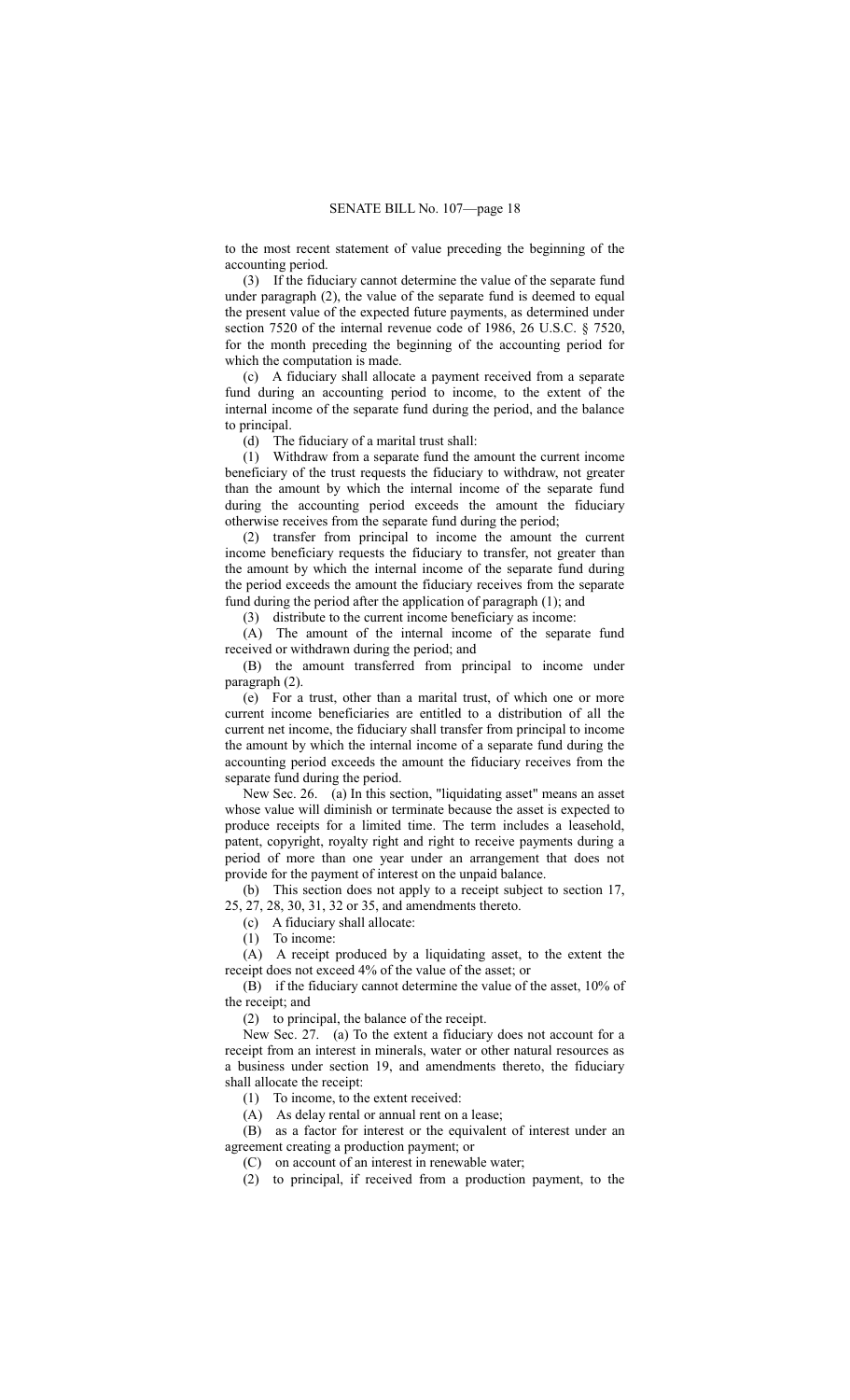extent paragraph (1)(B) does not apply; or

(3) between income and principal equitably, to the extent received:

(A) On account of an interest in non-renewable water;

(B) as a royalty, shut-in-well payment, take-or-pay payment or bonus; or

(C) from a working interest or any other interest not provided for in paragraph (1) or (2) or subparagraph (A) or (B).

(b) This section applies to an interest owned or held by a fiduciary whether or not a settlor was extracting minerals, water or other natural resources before the fiduciary owned or held the interest.

(c) An allocation of a receipt under subsection (a)(3) is presumed to be equitable if the amount allocated to principal is equal to the amount allowed by the internal revenue code of 1986 as a deduction for depletion of the interest.

(d) If a fiduciary owns or holds an interest in minerals, water or other natural resources before July 1, 2021, the fiduciary may allocate receipts from the interest as provided in this section or in the manner used by the fiduciary before July 1, 2021. If the fiduciary acquires an interest in minerals, water or other natural resources on or after July 1, 2021, the fiduciary shall allocate receipts from the interest as provided in this section.

New Sec. 28. (a) To the extent a fiduciary does not account for receipts from the sale of timber and related products as a business under section 19, and amendments thereto, the fiduciary shall allocate the net receipts:

(1) To income, to the extent the amount of timber cut from the land does not exceed the rate of growth of the timber;

(2) to principal, to the extent the amount of timber cut from the land exceeds the rate of growth of the timber or the net receipts are from the sale of standing timber;

(3) between income and principal if the net receipts are from the lease of land used for growing and cutting timber or from a contract to cut timber from land, by determining the amount of timber cut from the land under the lease or contract and applying the rules in paragraphs (1) and  $(2)$ ; or

(4) to principal, to the extent advance payments, bonuses and other payments are not allocated under paragraph (1), (2) or (3).

(b) In determining net receipts to be allocated under subsection (a), a fiduciary shall deduct and transfer to principal a reasonable amount for depletion.

(c) This section applies to land owned or held by a fiduciary whether or not a settlor was cutting timber from the land before the fiduciary owned or held the property.

(d) If a fiduciary owns or holds an interest in land used for growing and cutting timber before July 1, 2021, the fiduciary may allocate net receipts from the sale of timber and related products as provided in this section or in the manner used by the fiduciary before July 1, 2021. If the fiduciary acquires an interest in land used for growing and cutting timber on or after July 1, 2021, the fiduciary shall allocate net receipts from the sale of timber and related products as provided in this section.

New Sec. 29. (a) If a trust received property for which a gift or estate tax marital deduction was allowed and the settlor's spouse holds a mandatory income interest in the trust, the spouse may require the trustee, to the extent the trust assets otherwise do not provide the spouse with sufficient income from or use of the trust assets to qualify for the deduction, to:

(1) Make property productive of income;

(2) convert property to property productive of income within a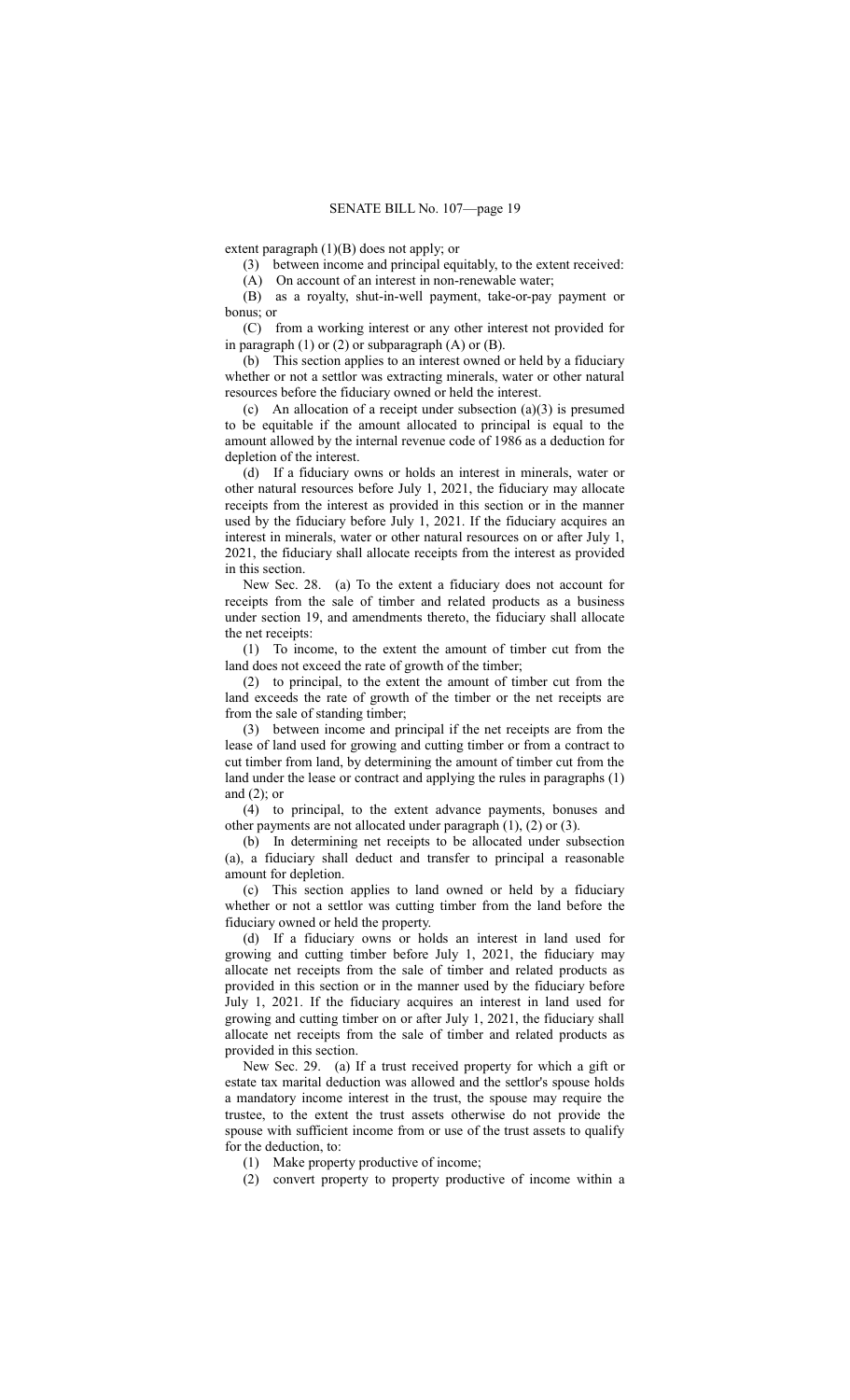reasonable time; or

(3) exercise the power to adjust under section 7, and amendments thereto.

(b) The trustee may decide which action or combination of actions in subsection (a) to take.

New Sec. 30. (a) In this section, "derivative" means a contract, instrument, other arrangement or combination of contracts, instruments or other arrangements, the value, rights and obligations of which are, in whole or in part, dependent on or derived from an underlying tangible or intangible asset, group of tangible or intangible assets, index or occurrence of an event. The term includes stocks, fixed income securities and financial instruments and arrangements based on indices, commodities, interest rates, weather-related events and credit-default events.

(b) To the extent a fiduciary does not account for a transaction in derivatives as a business under section 19, and amendments thereto, the fiduciary shall allocate 10% of receipts from the transaction and 10% of disbursements made in connection with the transaction to income and the balance to principal.

(c) Subsection (d) applies if:

(1) A fiduciary:

(A) Grants an option to buy property from a trust, whether or not the trust owns the property when the option is granted;

(B) grants an option that permits another person to sell property to the trust; or

(C) acquires an option to buy property for the trust or an option to sell an asset owned by the trust; and

(2) the fiduciary or other owner of the asset is required to deliver the asset if the option is exercised.

(d) If this subsection applies, the fiduciary shall allocate 10% to income and the balance to principal of the following amounts:

(1) An amount received for granting the option;

(2) an amount paid to acquire the option; and

(3) gain or loss realized on the exercise, exchange, settlement, offset, closing or expiration of the option.

New Sec. 31. (a) Except as otherwise provided in subsection (b), a fiduciary shall allocate to income a receipt from or related to an assetbacked security, to the extent the payor identifies the payment as being from interest or other current return, and to principal the balance of the receipt.

(b) If a fiduciary receives one or more payments in exchange for part or all of the fiduciary's interest in an asset-backed security, including a liquidation or redemption of the fiduciary's interest in the security, the fiduciary shall allocate to income 10% of receipts from the transaction and 10% of disbursements made in connection with the transaction, and to principal the balance of the receipts and disbursements.

New Sec. 32. A fiduciary shall allocate receipts from or related to a financial instrument or arrangement not otherwise addressed by this act. The allocation must be consistent with sections 30 and 31, and amendments thereto.

New Sec. 33. Subject to section 36, and amendments thereto, and except as otherwise provided in section  $40(c)(2)$  or (3), and amendments thereto, a fiduciary shall disburse from income:

(a) One-half of:

(1) The regular compensation of the fiduciary and any person providing investment advisory, custodial or other services to the fiduciary, to the extent income is sufficient; and

(2) an expense for an accounting, judicial or nonjudicial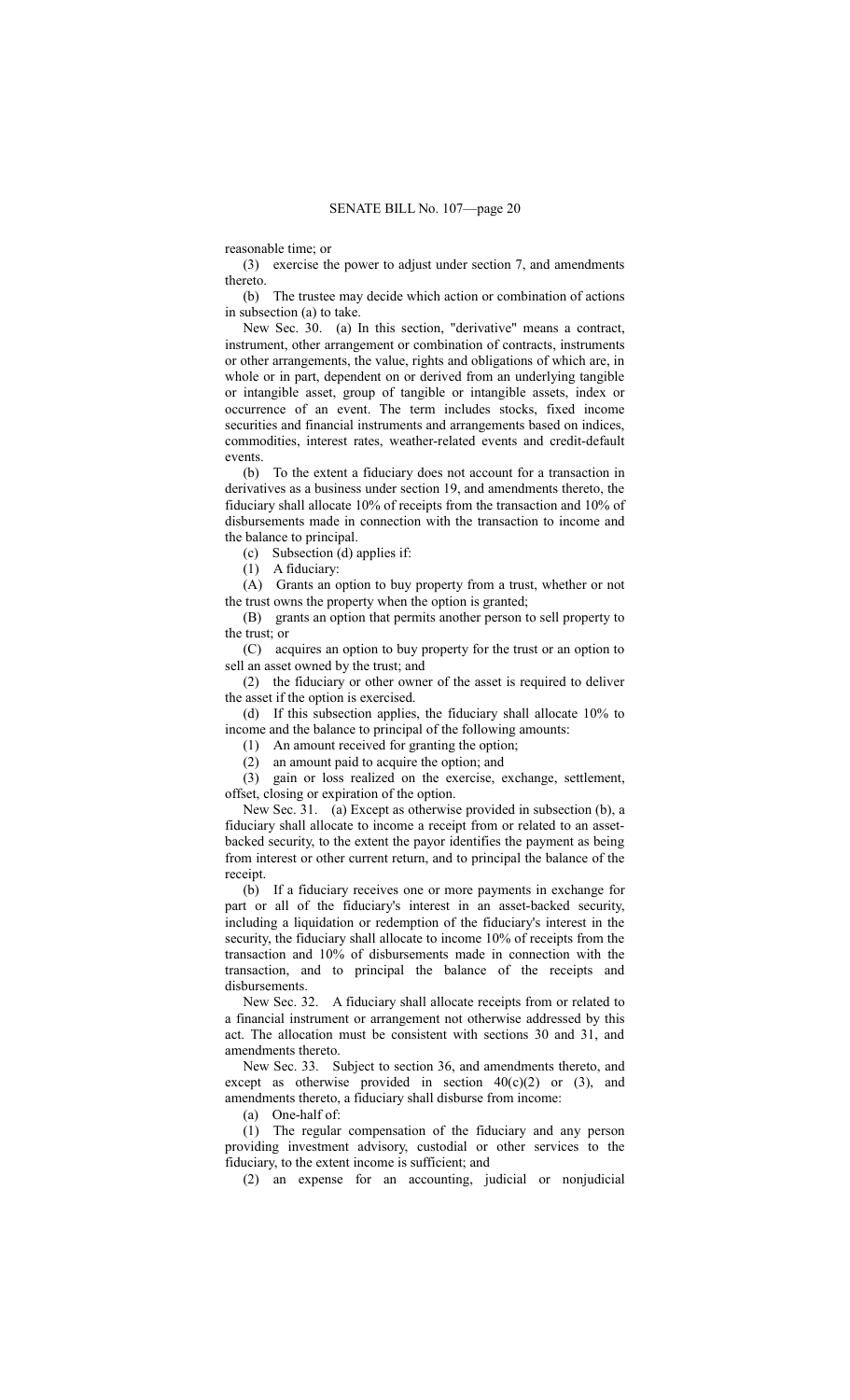proceeding or other matter that involves both income and successive interests, to the extent income is sufficient;

(b) the balance of the disbursements described in subsection (a), to the extent a fiduciary that is an independent person determines that making those disbursements from income would be in the interests of the beneficiaries;

(c) another ordinary expense incurred in connection with administration, management or preservation of property and distribution of income, including interest, an ordinary repair, regularly recurring tax assessed against principal and an expense of an accounting, judicial or nonjudicial proceeding or other matter that involves primarily an income interest, to the extent income is sufficient; and

(d) a premium on insurance covering loss of a principal asset or income from or use of the asset.

New Sec. 34. (a) Subject to section 37, and amendments thereto, and except as otherwise provided in section  $40(c)(2)$ , and amendments thereto, a fiduciary shall disburse from principal:

(1) The balance of the disbursements described in section 33(a) and (c), and amendments thereto, after application of section 33(b), and amendments thereto;

(2) the fiduciary's compensation calculated on principal as a fee for acceptance, distribution or termination;

(3) a payment of an expense to prepare for or execute a sale or other disposition of property;

(4) a payment on the principal of a trust debt;

(5) a payment of an expense of an accounting, judicial or nonjudicial proceeding or other matter that involves primarily principal, including a proceeding to construe the terms of the trust or protect property;

(6) a payment of a premium for insurance, including title insurance, not described in section 33(d), and amendments thereto, of which the fiduciary is the owner and beneficiary;

(7) a payment of an estate or inheritance tax or other tax imposed because of the death of a decedent, including penalties, apportioned to the trust; and

(8) a payment:

(A) Related to environmental matters, including:

(i) Reclamation;

(ii) assessing environmental conditions;

(iii) remedying and removing environmental contamination;

(iv) monitoring remedial activities and the release of substances;

(v) preventing future releases of substances;

(vi) collecting amounts from persons liable or potentially liable for

the costs of activities described in clauses (i) through (v);

(vii) penalties imposed under environmental laws or regulations; (viii) other actions to comply with environmental laws or

regulations;

(ix) statutory or common law claims by third parties; and

(x) defending claims based on environmental matters; and

(B) for a premium for insurance for matters described in subparagraph (A).

(b) If a principal asset is encumbered with an obligation that requires income from the asset to be paid directly to a creditor, the fiduciary shall transfer from principal to income an amount equal to the income paid to the creditor in reduction of the principal balance of the obligation.

New Sec. 35. (a) In this section, "depreciation" means a reduction in value due to wear, tear, decay, corrosion or gradual obsolescence of a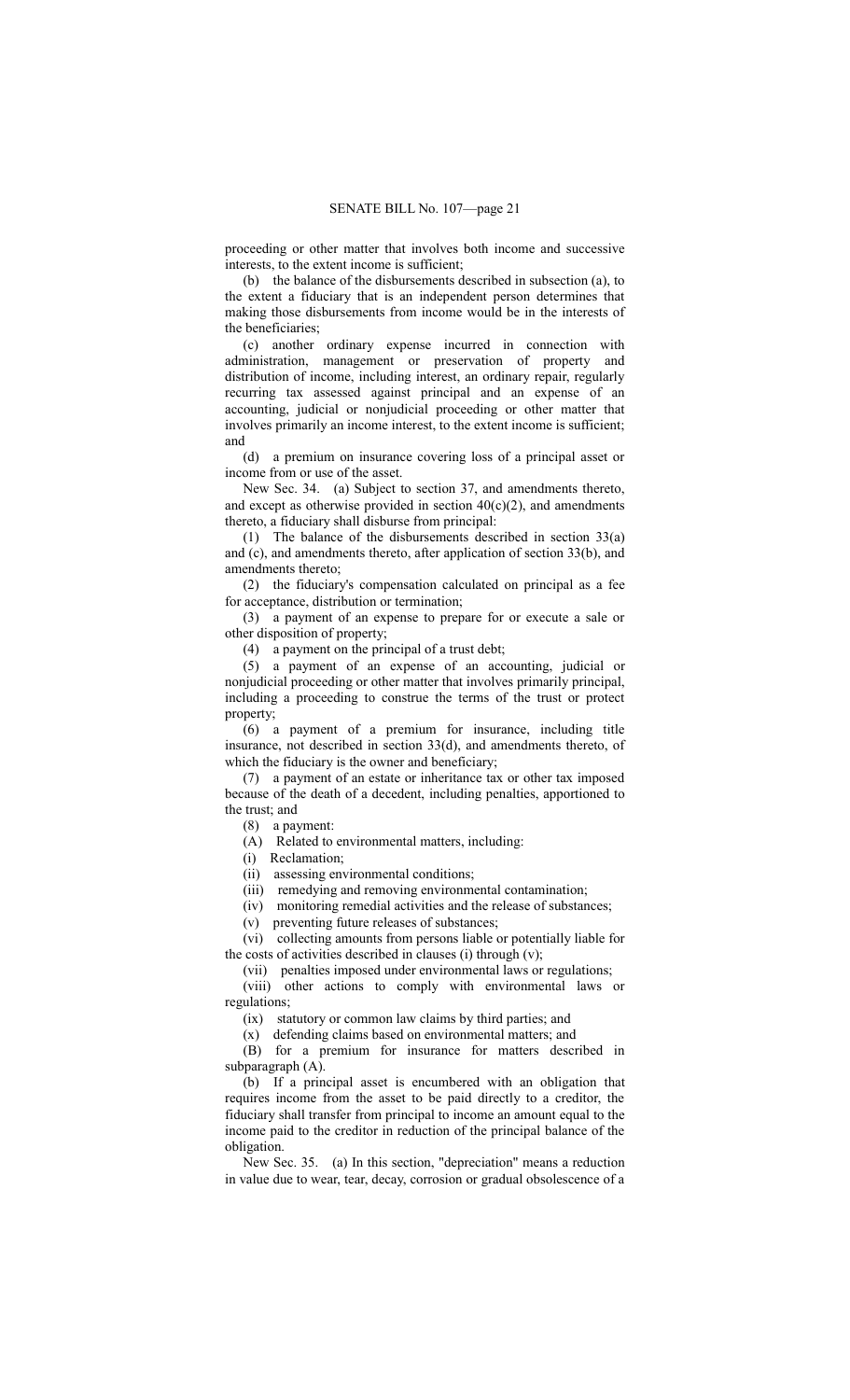tangible asset having a useful life of more than one year.

(b) A fiduciary may transfer to principal a reasonable amount of the net cash receipts from a principal asset that is subject to depreciation, but may not transfer any amount for depreciation:

(1) Of the part of real property used or available for use by a beneficiary as a residence;

(2) of tangible personal property held or made available for the personal use or enjoyment of a beneficiary; or

(3) under this section, to the extent the fiduciary accounts:

(A) Under section 26, and amendments thereto, for the asset; or

(B) under section 19, and amendments thereto, for the business or other activity in which the asset is used.

(c) An amount transferred to principal under this section need not be separately held.

New Sec. 36. (a) If a fiduciary makes or expects to make an income disbursement described in subsection (b), the fiduciary may transfer an appropriate amount from principal to income in one or more accounting periods to reimburse income.

(b) To the extent the fiduciary has not been and does not expect to be reimbursed by a third party, income disbursements to which subsection (a) applies include:

(1) An amount chargeable to principal but paid from income because principal is illiquid;

(2) a disbursement made to prepare property for sale, including improvements and commissions; and

(3) a disbursement described in section 34(a), and amendments thereto.

(c) If an asset whose ownership gives rise to an income disbursement becomes subject to a successive interest after an income interest ends, the fiduciary may continue to make transfers under subsection (a).

New Sec. 37. (a) If a fiduciary makes or expects to make a principal disbursement described in subsection (b), the fiduciary may transfer an appropriate amount from income to principal in one or more accounting periods to reimburse principal or provide a reserve for future principal disbursements.

(b) To the extent a fiduciary has not been and does not expect to be reimbursed by a third party, principal disbursements to which subsection (a) applies include:

(1) An amount chargeable to income but paid from principal because income is not sufficient;

(2) the cost of an improvement to principal, whether a change to an existing asset or the construction of a new asset, including a special assessment;

(3) a disbursement made to prepare property for rental, including tenant allowances, leasehold improvements and commissions;

(4) a periodic payment on an obligation secured by a principal asset, to the extent the amount transferred from income to principal for depreciation is less than the periodic payment; and

(5) a disbursement described in section 34(a), and amendments thereto.

(c) If an asset whose ownership gives rise to a principal disbursement becomes subject to a successive interest after an income interest ends, the fiduciary may continue to make transfers under subsection (a).

New Sec. 38. (a) A tax required to be paid by a fiduciary which is based on receipts allocated to income must be paid from income.

(b) A tax required to be paid by a fiduciary which is based on receipts allocated to principal must be paid from principal, even if the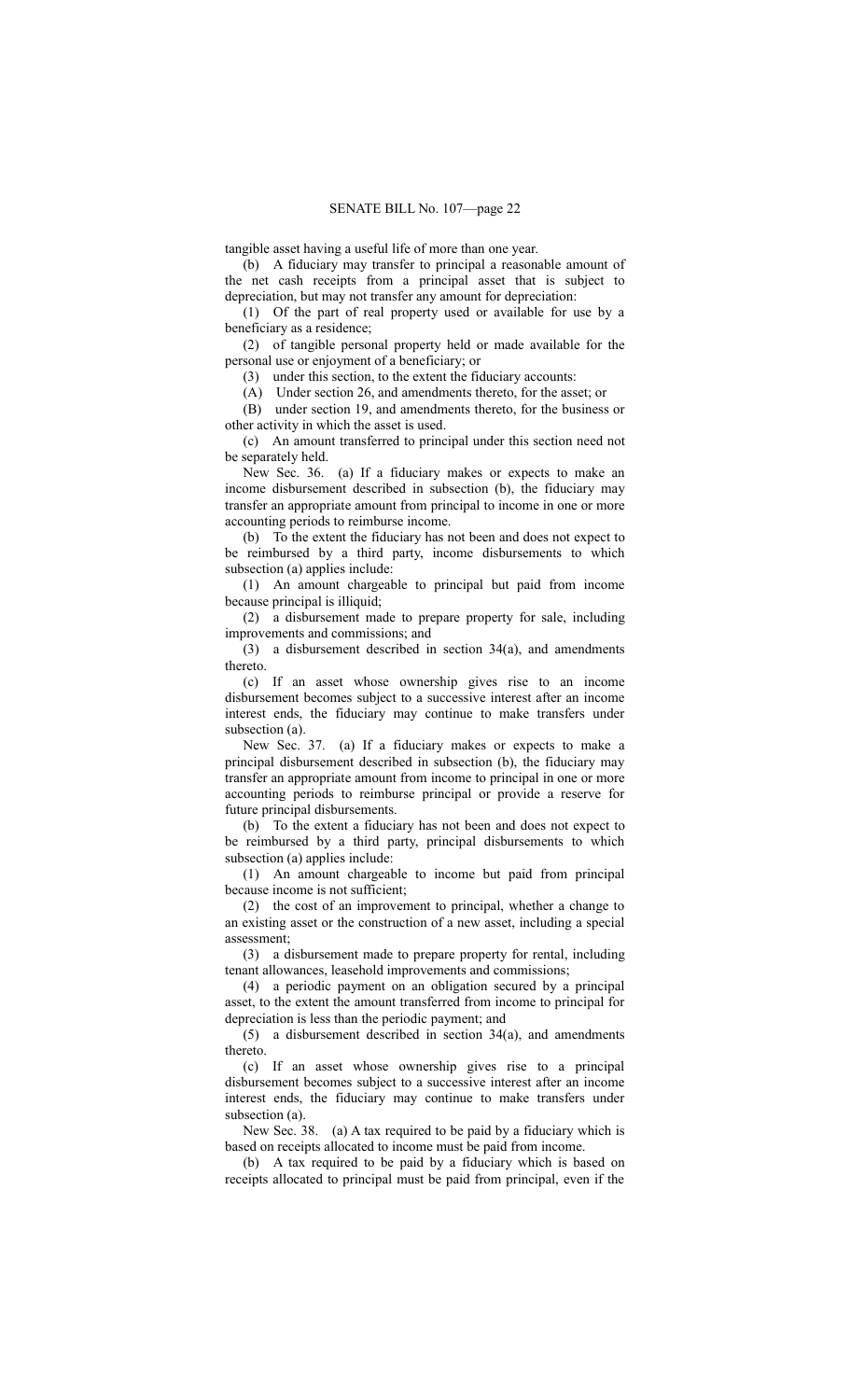tax is called an income tax by the taxing authority.

(c) Subject to subsection (d) and sections 36, 37 and 39, and amendments thereto, a tax required to be paid by a fiduciary on a share of an entity's taxable income in an accounting period must be paid from:

(1) Income and principal proportionately to the allocation between income and principal of receipts from the entity in the period; and

(2) principal to the extent the tax exceeds the receipts from the entity in the period.

(d) After applying subsections (a) through (c), a fiduciary shall adjust income or principal receipts, to the extent the taxes the fiduciary pays are reduced because of a deduction for a payment made to a beneficiary.

New Sec. 39. (a) A fiduciary may make an adjustment between income and principal to offset the shifting of economic interests or tax benefits between current income beneficiaries and successor beneficiaries which arises from:

(1) An election or decision the fiduciary makes regarding a tax matter, other than a decision to claim an income tax deduction to which subsection (b) applies;

(2) an income tax or other tax imposed on the fiduciary or a beneficiary as a result of a transaction involving the fiduciary or a distribution by the fiduciary; or

(3) ownership by the fiduciary of an interest in an entity a part of whose taxable income, whether or not distributed, is includable in the taxable income of the fiduciary or a beneficiary.

(b) If the amount of an estate tax marital or charitable deduction is reduced because a fiduciary deducts an amount paid from principal for income tax purposes instead of deducting it for estate tax purposes and, as a result, estate taxes paid from principal are increased and income taxes paid by the fiduciary or a beneficiary are decreased, the fiduciary shall charge each beneficiary that benefits from the decrease in income tax to reimburse the principal from which the increase in estate tax is paid. The total reimbursement must equal the increase in the estate tax, to the extent the principal used to pay the increase would have qualified for a marital or charitable deduction but for the payment. The share of the reimbursement for each fiduciary or beneficiary whose income taxes are reduced must be the same as its share of the total decrease in income tax.

(c) A fiduciary that charges a beneficiary under subsection (b) may offset the charge by obtaining payment from the beneficiary, withholding an amount from future distributions to the beneficiary, or adopting another method or combination of methods.

New Sec. 40. (a) This section applies when:

(1) The death of an individual results in the creation of an estate or trust; or

(2) an income interest in a trust terminates, whether the trust continues or is distributed.

(b) A fiduciary of an estate or trust with an income interest that terminates shall determine, under subsection (g) and sections 17 through 39 and 42 through 44, and amendments thereto, the amount of net income and net principal receipts received from property specifically given to a beneficiary. The fiduciary shall distribute the net income and net principal receipts to the beneficiary that is to receive the specific property.

(c) A fiduciary shall determine the income and net income of an estate or income interest in a trust which terminates, other than the amount of net income determined under subsection (b), under sections 17 through 39 and 42 through 44, and amendments thereto, and by: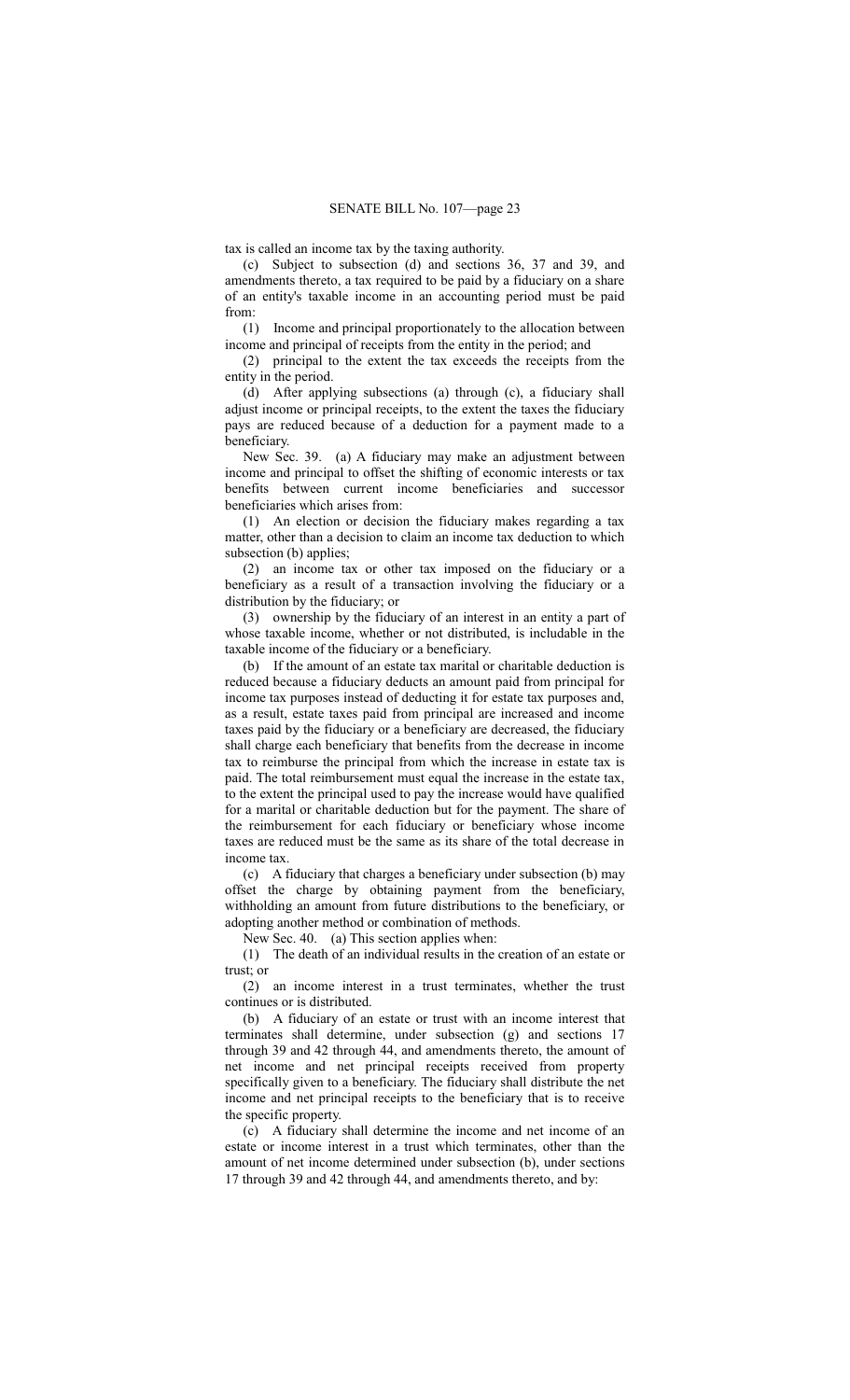(1) Including in net income all income from property used or sold to discharge liabilities;

(2) paying from income or principal, in the fiduciary's discretion, fees of attorneys, accountants and fiduciaries, court costs and other expenses of administration, and interest on estate and inheritance taxes and other taxes imposed because of the decedent's death, but the fiduciary may pay the expenses from income of property passing to a trust for which the fiduciary claims a federal estate tax marital or charitable deduction only to the extent:

(A) The payment of the expenses from income will not cause the reduction or loss of the deduction; or

(B) the fiduciary makes an adjustment under section 39(b), and amendments thereto; and

(3) paying from principal other disbursements made or incurred in connection with the settlement of the estate or the winding up of an income interest that terminates, including:

(A) To the extent authorized by the decedent's will, the terms of the trust or applicable law, debts, funeral expenses, disposition of remains, family allowances, estate and inheritance taxes and other taxes imposed because of the decedent's death; and

(B) related penalties that are apportioned, by the decedent's will, the terms of the trust or applicable law, to the estate or income interest that terminates.

(d) If a decedent's will, the terms of a trust or applicable law provides for the payment of interest or the equivalent of interest to a beneficiary that receives a pecuniary amount outright, the fiduciary shall make the payment from net income determined under subsection (c) or from principal to the extent net income is insufficient.

(e) If a beneficiary is to receive a pecuniary amount outright from a trust after an income interest ends because of an income beneficiary's death, and no payment of interest or the equivalent of interest is provided for by the terms of the trust or applicable law, the fiduciary shall pay the interest or the equivalent of interest to which the beneficiary would be entitled under applicable law if the pecuniary amount were required to be paid under a will.

(f) A fiduciary shall distribute net income remaining after payments required by subsections (d) and (e) in the manner described in section 41, and amendments thereto, to all other beneficiaries, including a beneficiary that receives a pecuniary amount in trust, even if the beneficiary holds an unqualified power to withdraw assets from the trust or other presently exercisable general power of appointment over the trust.

(g) A fiduciary may not reduce principal or income receipts from property described in subsection (b) because of a payment described in section 33 or 34, and amendments thereto, to the extent the decedent's will, the terms of the trust or applicable law requires the fiduciary to make the payment from assets other than the property or to the extent the fiduciary recovers or expects to recover the payment from a third party. The net income and principal receipts from the property must be determined by including the amount the fiduciary receives or pays regarding the property, whether the amount accrued or became due before, on or after the date of the decedent's death or an income interest's terminating event, and making a reasonable provision for an amount the estate or income interest may become obligated to pay after the property is distributed.

New Sec. 41. (a) Except to the extent sections 8 through 16, and amendments thereto, apply for a beneficiary that is a trust, each beneficiary described in section 40(f), and amendments thereto, is entitled to receive a share of the net income equal to the beneficiary's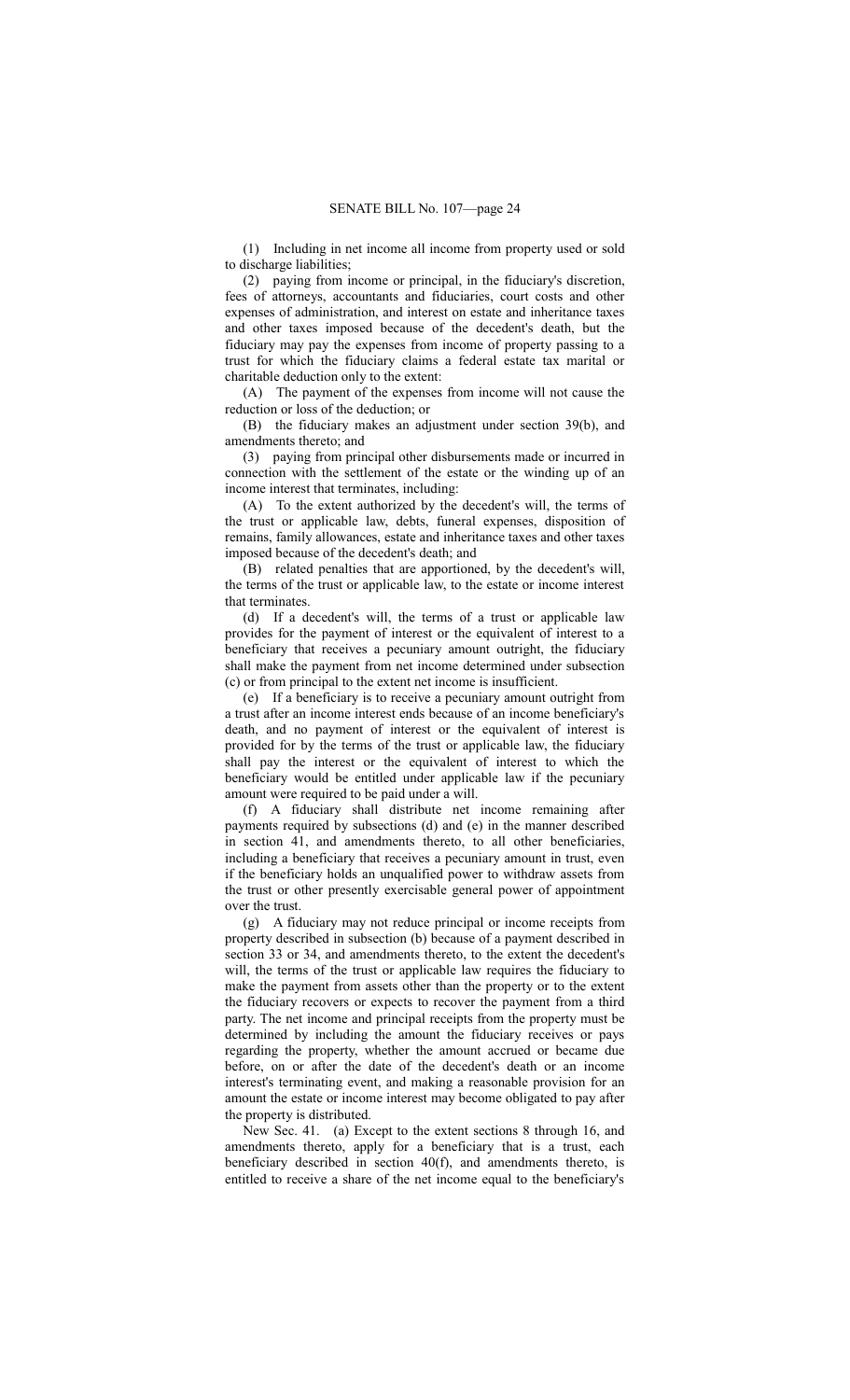fractional interest in undistributed principal assets, using values as of the distribution date. If a fiduciary makes more than one distribution of assets to beneficiaries to which this section applies, each beneficiary, including a beneficiary that does not receive part of the distribution, is entitled, as of each distribution date, to a share of the net income the fiduciary received after the decedent's death, an income interest's other terminating event or the preceding distribution by the fiduciary.

(b) In determining a beneficiary's share of net income under subsection (a), the following rules apply:

(1) The beneficiary is entitled to receive a share of the net income equal to the beneficiary's fractional interest in the undistributed principal assets immediately before the distribution date.

(2) The beneficiary's fractional interest under paragraph (1) must be calculated:

(A) On the aggregate value of the assets as of the distribution date without reducing the value by any unpaid principal obligation; and

(B) without regard to:

(i) Property specifically given to a beneficiary under the decedent's will or the terms of the trust; and

(ii) property required to pay pecuniary amounts not in trust.

(3) The distribution date under paragraph (1) may be the date as of which the fiduciary calculates the value of the assets if that date is reasonably near the date on which the assets are distributed.

(c) To the extent a fiduciary does not distribute under this section all the collected but undistributed net income to each beneficiary as of a distribution date, the fiduciary shall maintain records showing the interest of each beneficiary in the net income.

(d) If this section applies to income from an asset, a fiduciary may apply the rules in this section to net gain or loss realized from the disposition of the asset after the decedent's death, an income interest's terminating event, or the preceding distribution by the fiduciary.

New Sec. 42. (a) An income beneficiary is entitled to net income in accordance with the terms of the trust from the date an income interest begins. The income interest begins on the date specified in the terms of the trust or, if no date is specified, on the date an asset becomes subject to:

(1) The trust for the current income beneficiary; or

(2) a successive interest for a successor beneficiary.

(b) An asset becomes subject to a trust under subsection  $(a)(1)$ :

(1) For an asset that is transferred to the trust during the settlor's life, on the date the asset is transferred;

(2) for an asset that becomes subject to the trust because of a decedent's death, on the date of the decedent's death, even if there is an intervening period of administration of the decedent's estate; or

(3) for an asset that is transferred to a fiduciary by a third party because of a decedent's death, on the date of the decedent's death.

(c) An asset becomes subject to a successive interest under subsection (a)(2) on the day after the preceding income interest ends, as determined under subsection (d), even if there is an intervening period of administration to wind up the preceding income interest.

(d) An income interest ends on the day before an income beneficiary dies or another terminating event occurs or on the last day of a period during which there is no beneficiary to which a fiduciary may or must distribute income.

New Sec. 43. (a) A fiduciary shall allocate an income receipt or disbursement, other than a receipt to which section 40(b), and amendments thereto, applies, to principal if its due date occurs before the date on which:

(1) For an estate, the decedent died; or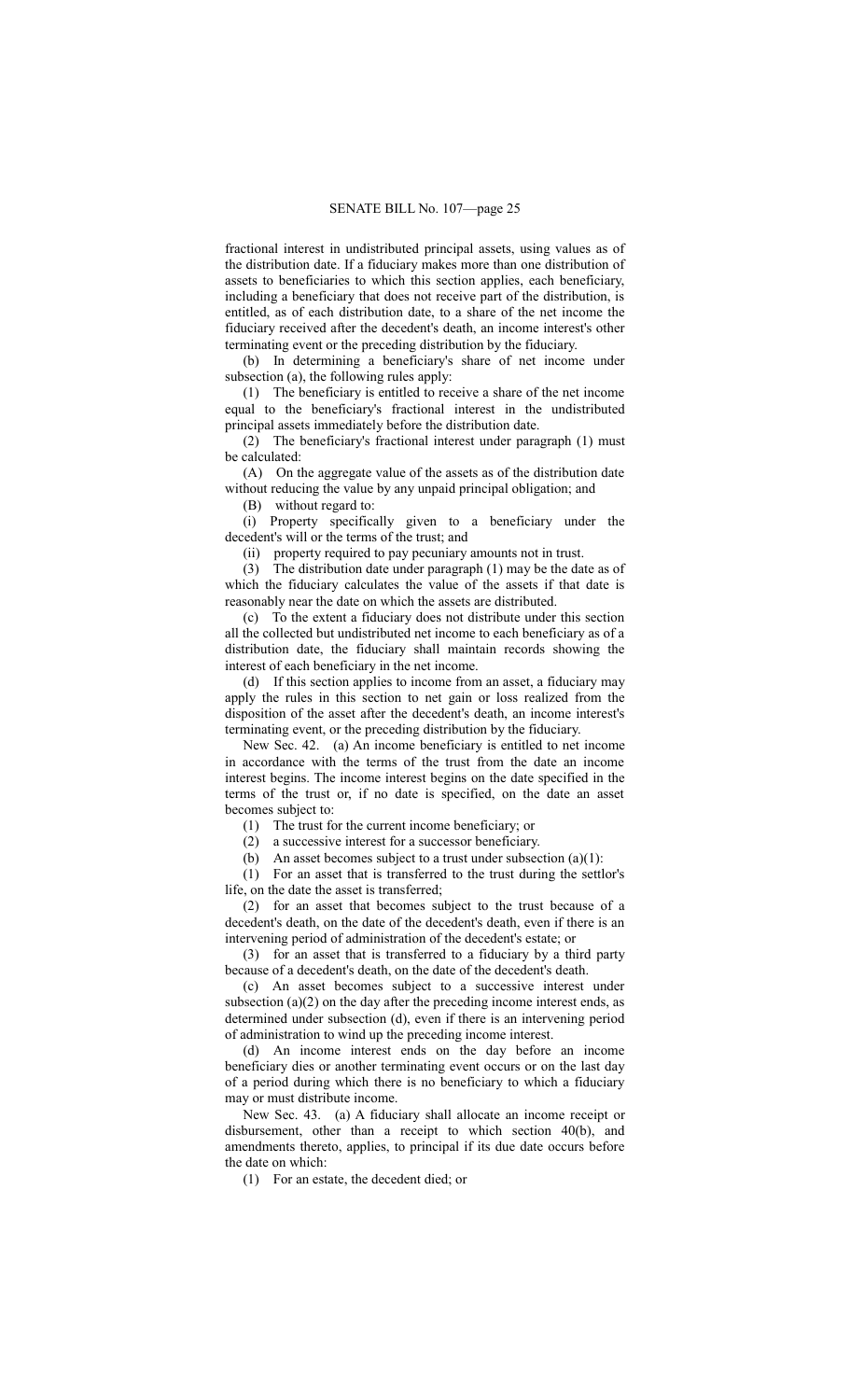(2) for a trust or successive interest, an income interest begins.

(b) If the due date of a periodic income receipt or disbursement occurs on or after the date on which a decedent died or an income interest begins, a fiduciary shall allocate the receipt or disbursement to income.

(c) If an income receipt or disbursement is not periodic or has no due date, a fiduciary shall treat the receipt or disbursement under this section as accruing from day to day. The fiduciary shall allocate to principal the portion of the receipt or disbursement accruing before the date on which a decedent died or an income interest begins, and to income the balance.

(d) A receipt or disbursement is periodic under subsections (b) and  $(c)$  if:

(1) The receipt or disbursement must be paid at regular intervals under an obligation to make payments; or

(2) the payor customarily makes payments at regular intervals.

(e) An item of income or obligation is due under this section on the date the payor is required to make a payment. If a payment date is not stated, there is no due date.

(f) Distributions to shareholders or other owners from an entity to which section 17, and amendments thereto, applies are due:

(1) On the date fixed by or on behalf of the entity for determining the persons entitled to receive the distribution;

(2) if no date is fixed, on the date of the decision by or on behalf of the entity to make the distribution; or

(3) if no date is fixed and the fiduciary does not know the date of the decision by or on behalf of the entity to make the distribution, on the date the fiduciary learns of the decision.

New Sec. 44. (a) In this section, "undistributed income" means net income received on or before the date on which an income interest ends. The term does not include an item of income or expense which is due or accrued or net income that has been added or is required to be added to principal under the terms of the trust.

(b) Except as otherwise provided in subsection (c), when a mandatory income interest of a beneficiary ends, the fiduciary shall pay the beneficiary's share of the undistributed income that is not disposed of under the terms of the trust to the beneficiary or, if the beneficiary does not survive the date the interest ends, to the beneficiary's estate.

(c) If a beneficiary has an unqualified power to withdraw more than 5% of the value of a trust immediately before an income interest ends:

(1) The fiduciary shall allocate to principal the undistributed income from the portion of the trust which may be withdrawn; and

(2) subsection (b) applies only to the balance of the undistributed income.

(d) When a fiduciary's obligation to pay a fixed annuity or a fixed fraction of the value of assets ends, the fiduciary shall prorate the final payment as required to preserve an income tax, gift tax, estate tax or other tax benefit.

New Sec. 45. In applying and construing this uniform act, consideration must be given to the need to promote uniformity of the law with respect to its subject matter among states that enact it.

New Sec. 46. This act modifies, limits or supersedes the electronic signatures in global and national commerce act, 15 U.S.C. § 7001 et seq., but does not modify, limit or supersede section 101(c) of that act, 15 U.S.C. § 7001(c), or authorize electronic delivery of any of the notices described in section 103(b) of that act, 15 U.S.C. § 7003(b).

New Sec. 47. This act applies to a trust or estate existing or created on or after July 1, 2021, except as otherwise expressly provided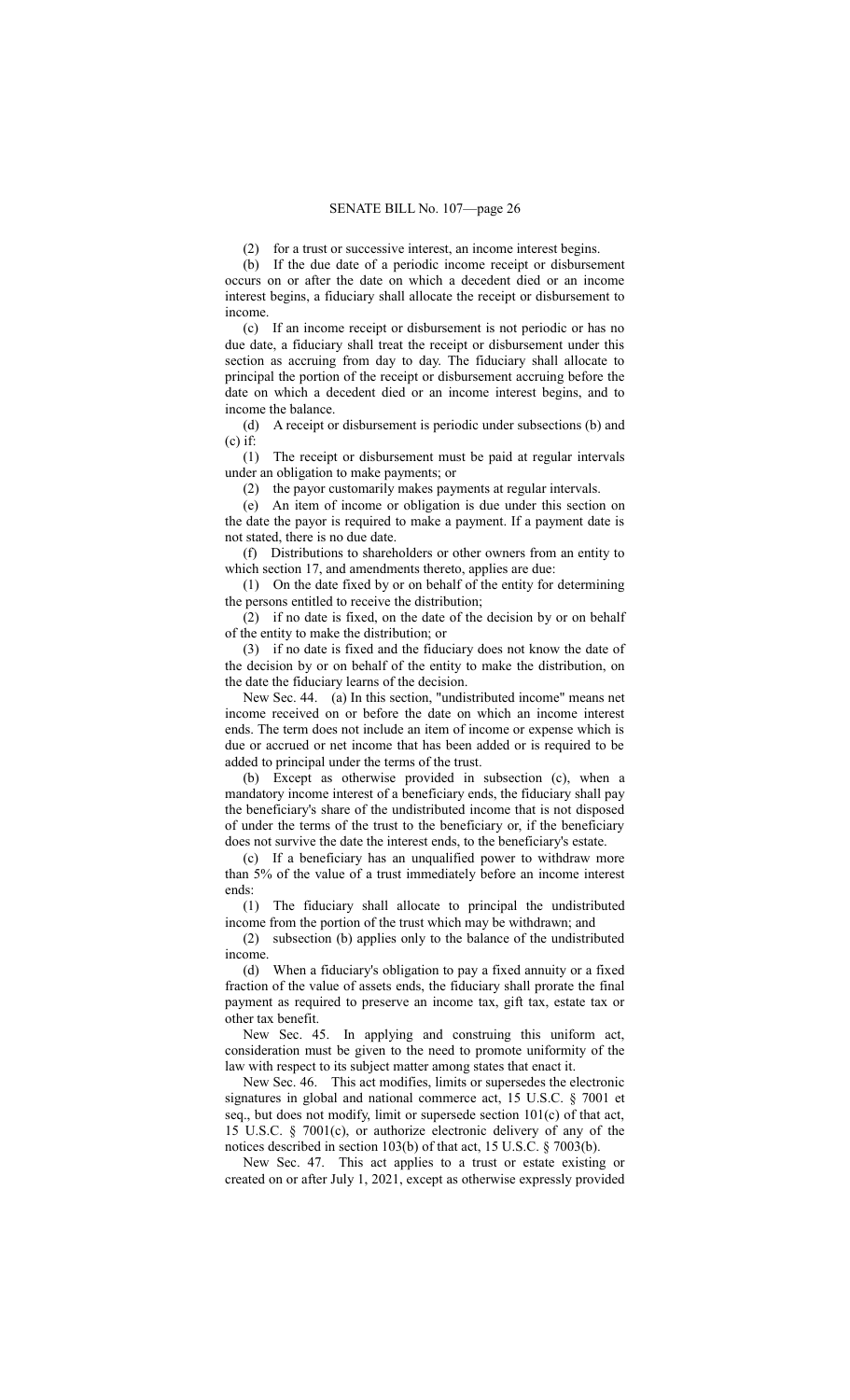in the terms of the trust or this act.

New Sec. 48. If any provision of this act or its application to any person or circumstance is held invalid, the invalidity does not affect other provisions or applications of this act which can be given effect without the invalid provision or application, and to this end the provisions of this act are severable.

Sec. 49. K.S.A. 2020 Supp. 58a-103 is hereby amended to read as follows: 58a-103. As used in this code:

(1) "Action," with respect to an act of a trustee, includes a failure to act.

(2) "Beneficiary" means a person that:

(A) Has a present or future beneficial interest in a trust, vested or contingent; or

(B) in a capacity other than that of trustee, holds a power of appointment over trust property.

(3) "Charitable trust" means a trust, or portion of a trust, created for a charitable purpose described in subsection (a) of K.S.A. 58a-405*(a)*, and amendments thereto.

(4) "Conservator" means a person appointed by the court pursuant to K.S.A. 59-3001 et seq., and amendments thereto, to administer the estate of a minor or adult individual.

(5) "Environmental law" means a federal, state, or local law, rule, regulation, or ordinance relating to protection of the environment.

(6) "Guardian" means a person appointed by the court pursuant to K.S.A. 59-3001 et seq., and amendments thereto, to make decisions regarding the support, care, education, health, and welfare of a minor or adult individual. The term does not include a guardian ad litem.

(7) "Interests of the beneficiaries" means the beneficial interests provided in the terms of the trust.

(8) "Jurisdiction," with respect to a geographic area, includes a state or country.

(9) "Person" means an individual, corporation, business trust, estate, trust, partnership, limited liability company, association, joint venture, government; governmental subdivision, agency, or instrumentality; public corporation, or any other legal or commercial entity.

(10) "Power of withdrawal" means a presently exercisable general power of appointment other than a power:

(A) Exercisable by a trustee and limited by an ascertainable standard relating to an individuals health, education, support or maintenance within the meaning of section  $2041(b)(1)(A)$  or  $2514(c)(1)$ of the internal revenue code of 1986, as in effect on July 1, 2006; or

(B) exercisable by another person only upon consent of the trustee or a person holding an adverse interest.

(11) "Property" means anything that may be the subject of ownership, whether real or personal, legal or equitable, or any interest therein.

(12) (A) "Qualified beneficiary" means a beneficiary who, as of the date in question, either is eligible to receive mandatory or discretionary distributions of trust income or principal, or would be so eligible if the trust terminated on that date.

(B) For the purpose of trustee determining "qualified beneficiaries" of a trust in which a beneficial interest is subject to a power of appointment of any nature, the trustee may conclusively presume such power of appointment has not been exercised unless the trustee has been furnished by the powerholder or the legal representative of the powerholder or the powerholder's estate with the original or a copy of an instrument validly exercising such power of appointment, in which event the qualified beneficiaries shall be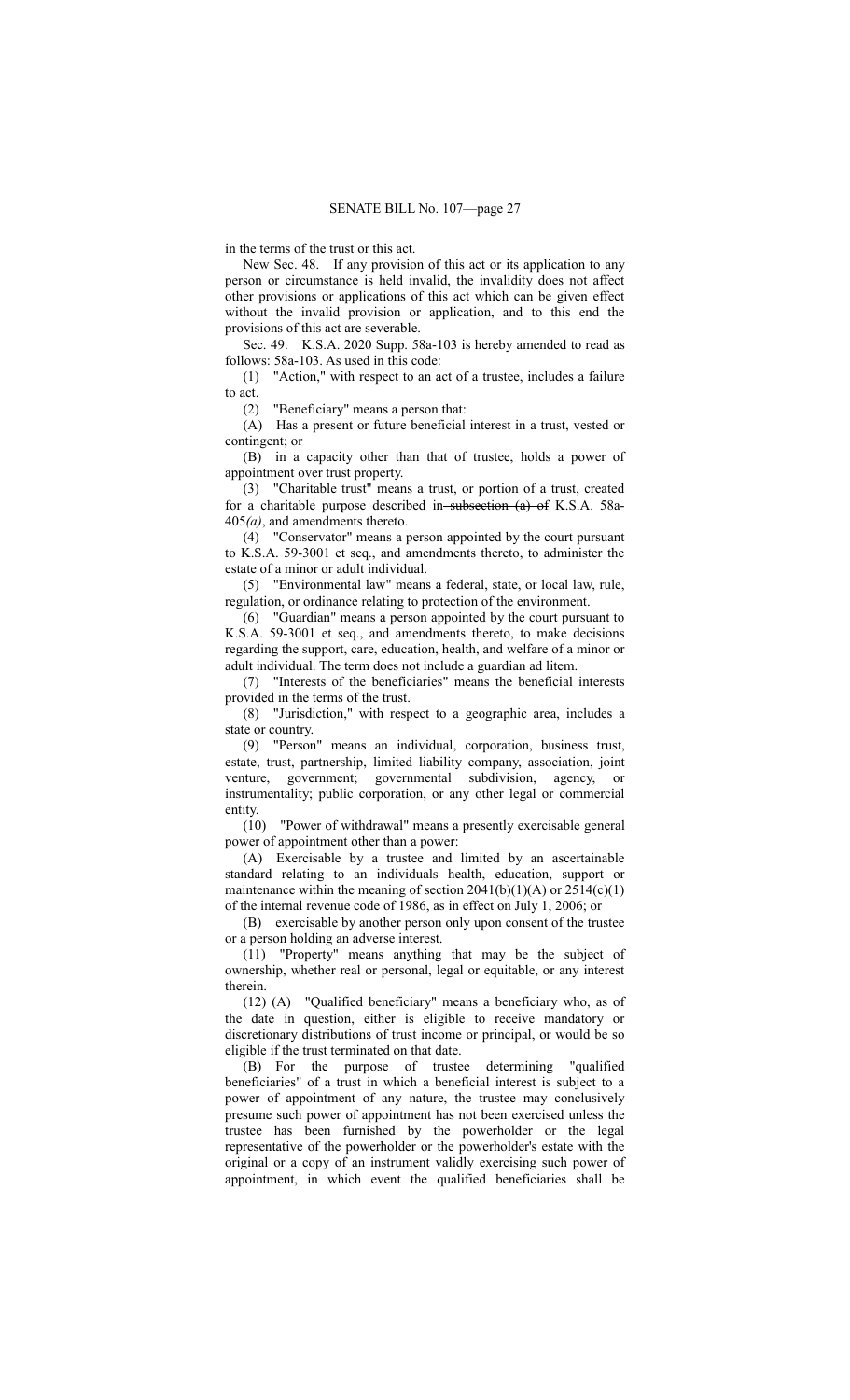subsequently determined by giving due consideration to such exercise unless and until the trustee has been given notification in a similar manner of an instrument which validly revokes or modifies such exercise.

(13) "Revocable," as applied to a trust, means revocable by the settlor without the consent of the trustee or a person holding an adverse interest.

(14) "Settlor" means a person, including a testator, who creates, or contributes property to, a trust. If more than one person creates or contributes property to a trust, each person is a settlor of the portion of the trust property attributable to that person's contribution except to the extent another person has the power to revoke or withdraw that portion.

(15) "Spendthrift provision" means a term of a trust which restrains either voluntary or involuntary transfer of a beneficiary's interest.

(16) "State" means a state of the United States, the District of Columbia, Puerto Rico, the United States Virgin Islands, or any territory or insular possession subject to the jurisdiction of the United States. The term includes an Indian tribe or band recognized by federal law or formally acknowledged by a state.

(17) "Terms of a trust" means*:*

*(A) Except as otherwise provided in subparagraph (B),* the manifestation of the settlor's intent regarding a trust's provisions as*: (1)* Expressed in the trust instrument*;* or as may be *(2)* established by other evidence that would be admissible in a judicial proceeding*; or*

*(B) the trust's provisions as established, determined, or amended by: (1) A trustee or person holding a power to direct under K.S.A. 58a-808, and amendments thereto, in accordance with applicable law; (2) court order; or (3) a nonjudicial settlement agreement under K.S.A. 58a-111, and amendments thereto*.

(18) "Trust instrument" means an instrument executed by the settlor that contains terms of the trust, including any amendments thereto.

(19) "Trustee" includes an original, additional, and successor trustee, and a cotrustee.

Sec. 50. K.S.A. 58-9-101, 58-9-102, 58-9-103, 58-9-104, 58-9- 201, 58-9-202, 58-9-301, 58-9-302, 58-9-303, 58-9-401, 58-9-402, 58- 9-403, 58-9-404, 58-9-405, 58-9-406, 58-9-407, 58-9-408, 58-9-410, 58-9-411, 58-9-412, 58-9-413, 58-9-414, 58-9-415, 58-9-501, 58-9- 502, 58-9-503, 58-9-504, 58-9-506, 58-9-601, 58-9-602 and 58-9-603 and K.S.A. 2020 Supp. 58-9-105, 58-9-106, 58-9-409, 58-9-505, 58-9- 606 and 58a-103 are hereby repealed.